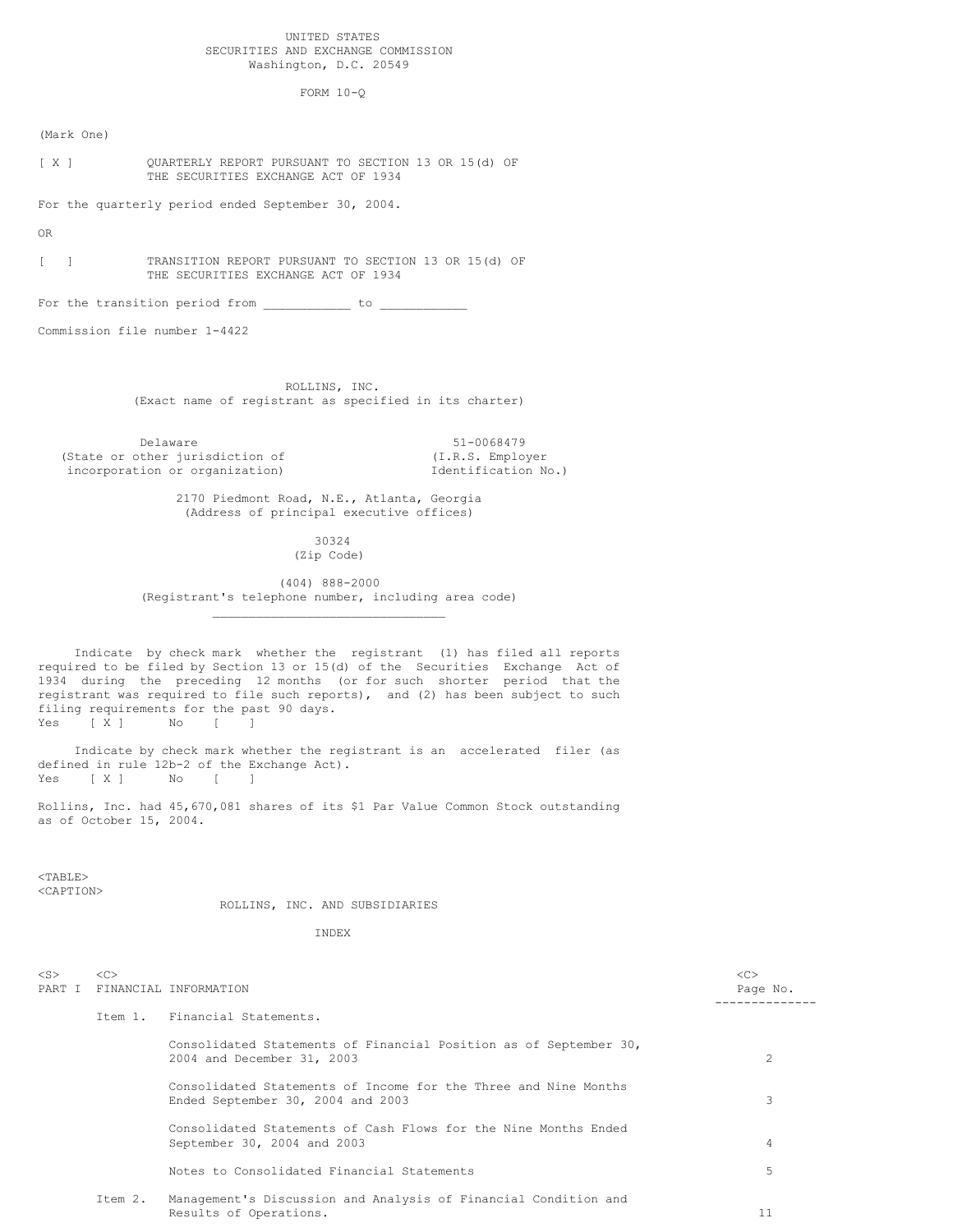|                   | Ttem 3.                   | Ouantitative and Oualitative Disclosures About Market Risk. | 18  |
|-------------------|---------------------------|-------------------------------------------------------------|-----|
|                   | Ttem 4.                   | Controls and Procedures.                                    | 18  |
|                   | PART II OTHER INFORMATION |                                                             |     |
|                   | Item 1.                   | Legal Proceedings.                                          | 19  |
|                   | Item 2.                   | Unregistered Sales of Equity Securities and Use of Proceeds | 19  |
|                   | Item 4.                   | Submission of Matters to a Vote of Security Holders.        | 19  |
|                   | Ttem 6.                   | Exhibits.                                                   | 19  |
| <b>STGNATURES</b> |                           |                                                             | 2.0 |

 $<$ /TABLE> PART I FINANCIAL INFORMATION Item 1. Financial Statements.

# $<sub>TABLE</sub>$ </sub> <CAPTION>

ROLLINS, INC. AND SUBSIDIARIES CONSOLIDATED STATEMENTS OF FINANCIAL POSITION (In thousands except share and per share data)

|                      |                                                                                                                                                                                                                                                                      | September 30,<br>2004 |                                                          | December 31,<br>2003<br>--------- |                                                          |
|----------------------|----------------------------------------------------------------------------------------------------------------------------------------------------------------------------------------------------------------------------------------------------------------------|-----------------------|----------------------------------------------------------|-----------------------------------|----------------------------------------------------------|
| $<$ S $>$            | <<                                                                                                                                                                                                                                                                   | $<\infty$             | (Unaudited)                                              | <<                                |                                                          |
| ASSETS               | Cash and Cash Equivalents<br>Marketable Securities<br>Trade Receivables, Net of Allowance for<br>Doubtful Accounts of \$5,762 and \$4,616,                                                                                                                           | \$                    | 40,894<br>$\Omega$                                       | \$                                | 59,540<br>21,866                                         |
|                      | respectively<br>Materials and Supplies<br>Deferred Income Taxes<br>Other Current Assets                                                                                                                                                                              |                       | 63,358<br>11,002<br>21,838<br>11,283                     |                                   | 48,471<br>9,837<br>23,243<br>7,414                       |
|                      | Current Assets                                                                                                                                                                                                                                                       |                       | 148,375                                                  |                                   | 170,371                                                  |
|                      | Equipment and Property, Net<br>Goodwill<br>Customer Contracts and Other Intangible Assets<br>Deferred Income Taxes<br>Other Assets                                                                                                                                   |                       | 45,186<br>114,333<br>79,448<br>9,701<br>30,804           |                                   | 35,836<br>72,498<br>30,333<br>15,902<br>24,964           |
|                      | Total Assets                                                                                                                                                                                                                                                         | \$                    | 427,847<br>----------------------                        |                                   | \$349,904<br>-------------------                         |
| LIABILITIES          | Accounts Payable<br>Accrued Insurance<br>Accrued Payroll<br>Unearned Revenue<br>Accrual for Termite Contracts<br>Other Current Liabilities                                                                                                                           | \$                    | 14,378<br>13,049<br>38,684<br>66,566<br>21,700<br>28,110 | $\mathsf{S}$                      | 12,290<br>13,050<br>31,019<br>46,007<br>21,500<br>21,156 |
|                      | Current Liabilities                                                                                                                                                                                                                                                  |                       | 182,487                                                  |                                   | 145,022                                                  |
|                      | Accrued Insurance, Less Current Portion<br>Accrual for Termite Contracts, Less Current Portion<br>Long-Term Accrued Liabilities                                                                                                                                      |                       | 25,181<br>21,684<br>19,252                               |                                   | 26,024<br>22,373<br>17,711                               |
|                      | Total Liabilities                                                                                                                                                                                                                                                    |                       | 248,604                                                  |                                   | 211,130                                                  |
| Contingencies        |                                                                                                                                                                                                                                                                      |                       |                                                          |                                   |                                                          |
| STOCKHOLDERS' EQUITY | Common Stock, par value \$1 per share; 99,500,000<br>shares authorized; 45,668,269 and 45,156,674<br>shares issued and outstanding, respectively<br>Additional Paid-In Capital<br>Accumulated Other Comprehensive Loss<br>Unearned Compensation<br>Retained Earnings |                       | 45,668<br>7,767<br>(313)<br>(3, 595)<br>129,716          |                                   | 45,157<br>4,408<br>(314)<br>(239)<br>89,762              |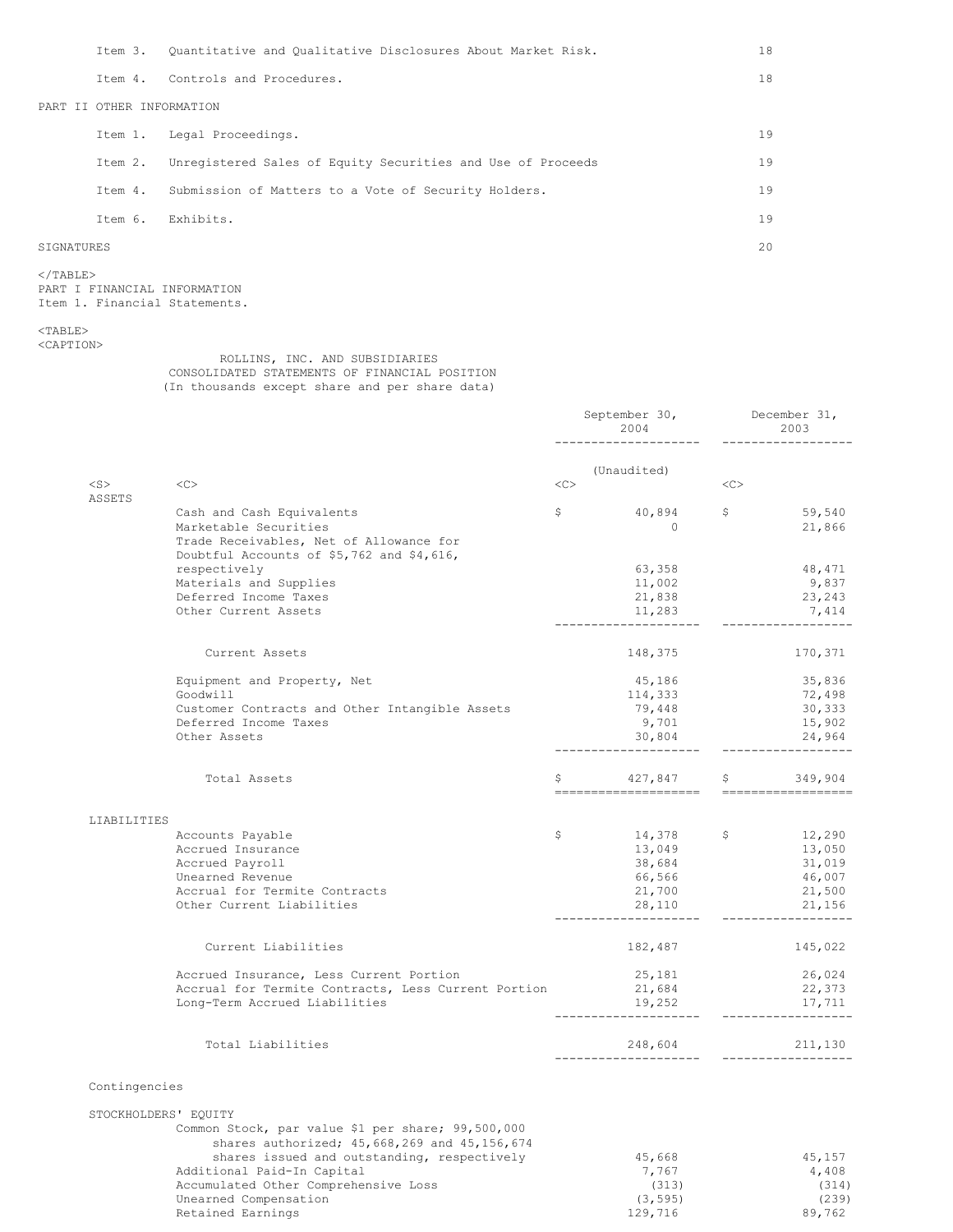|                                                    |                                                                                                                                            |     |                    |                  | --------------------                                      |      | ------------------            |  |
|----------------------------------------------------|--------------------------------------------------------------------------------------------------------------------------------------------|-----|--------------------|------------------|-----------------------------------------------------------|------|-------------------------------|--|
|                                                    | Total Stockholders' Equity                                                                                                                 |     |                    |                  | 179,243<br>---------------------                          |      | 138,774<br>__________________ |  |
|                                                    | Total Liabilities and Stockholders' Equity                                                                                                 |     | \$                 |                  | 427,847                                                   |      | \$349,904                     |  |
| $<$ FN><br>$\rm <$ / $\rm FN$<br>$\langle$ /TABLE> | The accompanying notes are an integral part of these consolidated financial statements.                                                    |     |                    |                  |                                                           |      |                               |  |
|                                                    | $\mathbf{2}$<br>ROLLINS, INC. AND SUBSIDIARIES<br>CONSOLIDATED STATEMENTS OF INCOME<br>(In thousands except per share data)<br>(Unaudited) |     |                    |                  |                                                           |      |                               |  |
| $TABLE$<br><caption></caption>                     |                                                                                                                                            |     | Three Months Ended |                  |                                                           |      | Nine                          |  |
| Months Ended                                       |                                                                                                                                            |     | September 30,      |                  |                                                           |      |                               |  |
| September 30,                                      |                                                                                                                                            |     |                    |                  | _______________________________                           |      |                               |  |
| . _ _ _ _ _ _ _ _ _ _ _ _ _ _ _ _<br>2003          |                                                                                                                                            |     | 2004               |                  | 2003                                                      | 2004 |                               |  |
| -----------------                                  |                                                                                                                                            |     |                    |                  |                                                           |      | ----------------              |  |
| <s><br/>&lt;&lt;&gt;<br/>REVENUES</s>              | < <c></c>                                                                                                                                  | <<> |                    | $<<$ $<$ $<$ $>$ |                                                           | <<   |                               |  |
| 518,489                                            | Customer Services                                                                                                                          |     | -----------------  |                  | $$202,257$ \$ 178,262 \$ 568,647 \$<br>-----------------  |      | ----------------              |  |
| ----------------                                   |                                                                                                                                            |     |                    |                  |                                                           |      |                               |  |
| COSTS AND EXPENSES                                 | Cost of Services Provided                                                                                                                  |     | 106,748            |                  | 96,065                                                    |      | 297,547                       |  |
| 275,549                                            | Depreciation and Amortization                                                                                                              |     | 6,249              |                  | 5,065                                                     |      | 16,670                        |  |
| 15,258                                             | Sales, General & Administrative                                                                                                            |     | 70,080             |                  | 61,413                                                    |      | 193,410                       |  |
| 178,101                                            | Gain on Sale of Assets                                                                                                                     |     | (315)              |                  | 33                                                        |      | (14, 457)                     |  |
| (36)<br>(280)                                      | Interest Income                                                                                                                            |     | (68)               |                  | (120)                                                     |      | (265)                         |  |
| -----------------                                  |                                                                                                                                            |     | 182,694            |                  | 162,456 492,905                                           |      | ----------------              |  |
| 468,592                                            |                                                                                                                                            |     |                    |                  | -------------------------------------                     |      | ----------------              |  |
| . _ _ _ _ _ _ _ _ _ _ _ _ _ _ _ _<br>49,897        | INCOME BEFORE INCOME TAXES                                                                                                                 |     |                    |                  | 19,563 15,806                                             |      | 75,742<br>----------------    |  |
| -----------------                                  | PROVISION FOR INCOME TAXES                                                                                                                 |     |                    |                  |                                                           |      |                               |  |
| 15,481                                             | Current                                                                                                                                    |     |                    |                  | 9,502 4,728 24,413                                        |      |                               |  |
| 3,480                                              | Deferred                                                                                                                                   |     |                    |                  | $(1, 577)$ 1,278<br>------------------------------------- |      | 7,163<br>----------------     |  |
| -----------------<br>18,961                        |                                                                                                                                            |     | 7,925              |                  | 6,006                                                     |      | 31,576                        |  |
| ----------------                                   |                                                                                                                                            |     |                    |                  |                                                           |      | ----------------              |  |
| NET INCOME<br>30,936                               |                                                                                                                                            | \$  |                    |                  | $11,638$ \$ 9,800 \$ 44,166 \$                            |      |                               |  |
| -----------------<br>0.69                          | EARNINGS PER SHARE - BASIC                                                                                                                 | \$  |                    |                  | $0.25$ \$ $0.22$ \$ $0.97$ \$                             |      |                               |  |
| =================<br>0.67                          | EARNINGS PER SHARE - DILUTED                                                                                                               | \$  |                    |                  | $0.25 \quad \frac{1}{5} \quad 0.21 \quad \frac{1}{5}$     |      | $0.95$ \$                     |  |
|                                                    |                                                                                                                                            |     |                    |                  |                                                           |      |                               |  |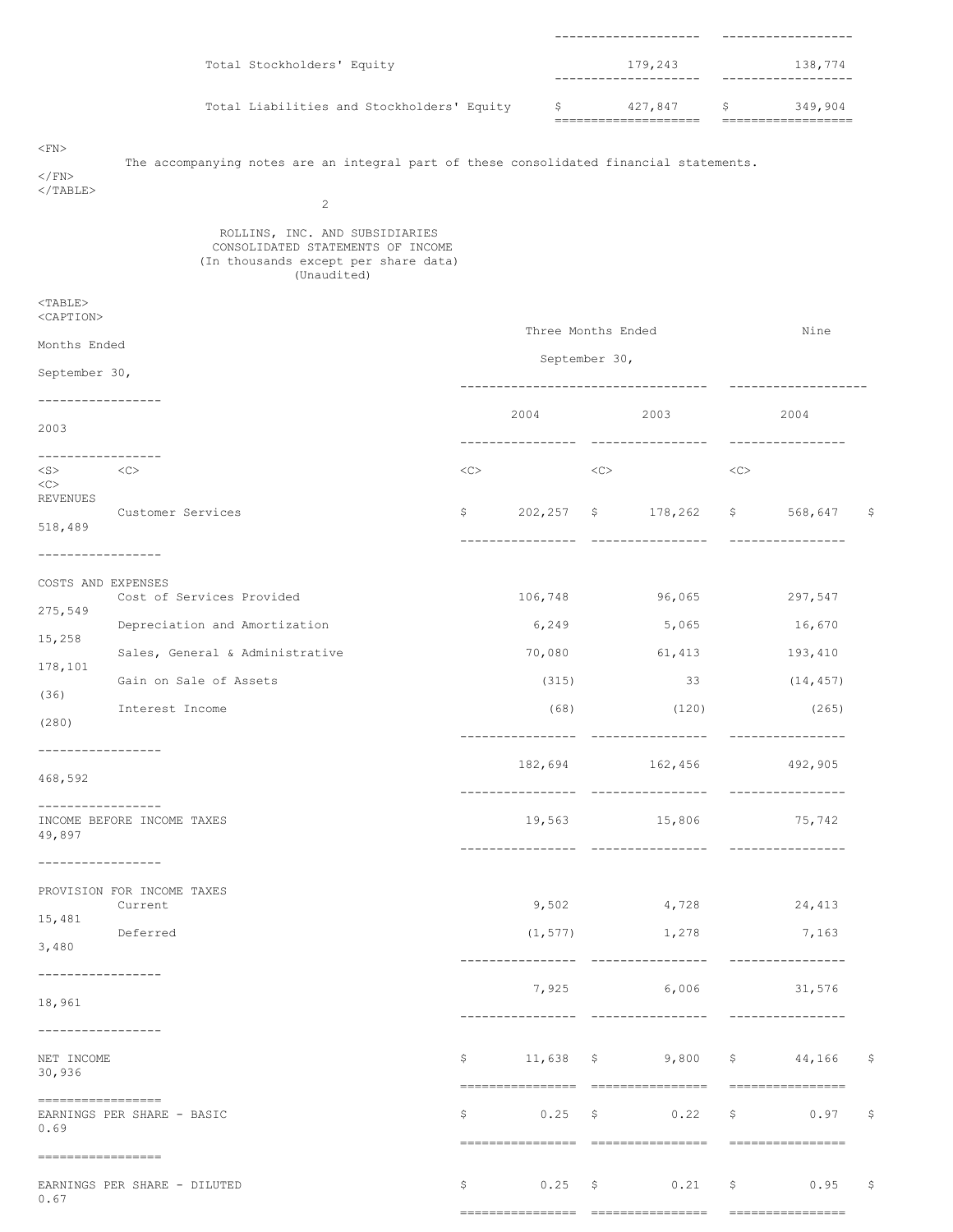=================

| 0.15   | DIVIDENDS PER SHARE                  | \$. | $0.06$ \$ | 0.05<br>$\sim$ $\sim$ $\sim$ | 0.18   | $\mathsf{S}$ |
|--------|--------------------------------------|-----|-----------|------------------------------|--------|--------------|
| 46,170 | Average Shares Outstanding---Diluted |     | 46,797    | 45,994                       | 46,731 |              |
| 45,049 | Average Shares Outstanding---Basic   |     | 45,660    | 45,115                       | 45,504 |              |

 ${ <\hspace{-1.5pt}{\rm FN} \hspace{-1.5pt}>}$ 

The accompanying notes are an integral part of these consolidated financial statements.

 $\rm  FN>$  $<$ /TABLE>

3

# ROLLINS, INC. AND SUBSIDIARIES CONSOLIDATED STATEMENTS OF CASH FLOWS (In thousands) (Unaudited)

 $<sub>TABLE</sub>$ </sub> <CAPTION>

|                                   |                                                                                      |     | --------------------         | Nine Months Ended<br>September 30, |
|-----------------------------------|--------------------------------------------------------------------------------------|-----|------------------------------|------------------------------------|
| ---------                         |                                                                                      |     | 2004                         |                                    |
| 2003                              |                                                                                      |     | ------------------           |                                    |
| ---------                         |                                                                                      |     |                              |                                    |
| $<$ S $>$<br>OPERATING ACTIVITIES | <<                                                                                   | <<> |                              | <<                                 |
| 30,936                            | Net Income                                                                           | \$  | 44,166                       | \$                                 |
|                                   | Adjustments to Reconcile Net Income to Net<br>Cash Provided by Operating Activities: |     |                              |                                    |
| 15,258                            | Depreciation and Amortization                                                        |     | 16,670                       |                                    |
| 7,748                             | Deferred Income Taxes                                                                |     | 7,606                        |                                    |
|                                   | Other, Net                                                                           |     | 335                          |                                    |
| 314                               | Gain on Sale of Assets                                                               |     | (14, 457)                    |                                    |
| (36)                              | (Increase) Decrease in Assets, Net of Businesses Acquired:<br>Trade Receivables      |     | (7, 980)                     |                                    |
| (4, 810)                          |                                                                                      |     |                              |                                    |
| 69                                | Materials and Supplies<br>Other Current Assets                                       |     | 500<br>(3, 420)              |                                    |
| (3, 565)                          | Other Non-Current Assets                                                             |     | (1, 787)                     |                                    |
| (60)                              |                                                                                      |     |                              |                                    |
|                                   | Increase (Decrease) in Liabilities, Net of Businesses<br>Acquired:                   |     |                              |                                    |
| 11,727                            | Accounts Payable and Accrued Expenses                                                |     | 12,891                       |                                    |
|                                   | Unearned Revenue                                                                     |     | 12,960                       |                                    |
| 6,484                             | Accrued Insurance                                                                    |     | (3, 103)                     |                                    |
| (1, 275)                          | Accrual for Termite Contracts                                                        |     | (865)                        |                                    |
| 668                               |                                                                                      |     |                              |                                    |
| (4, 724)                          | Long-Term Accrued Liabilities                                                        |     | (3, 536)                     |                                    |
| 58,734                            | Net Cash Provided by Operating Activities                                            |     | 59,980<br>------------------ | --------                           |
| INVESTING ACTIVITIES              |                                                                                      |     |                              |                                    |
| (27,000)                          | Sale of Marketable Securities, Net                                                   |     | 21,866                       |                                    |
|                                   | Purchases of Equipment and Property                                                  |     | (6, 707)                     |                                    |
| (8, 744)                          | Acquisitions                                                                         |     | (103, 415)                   |                                    |
| (1, 543)                          | Proceeds From Sale of Assets, Net of Deferred Gain                                   |     | 15,473                       |                                    |
| 0                                 |                                                                                      |     |                              |                                    |

------------------ --------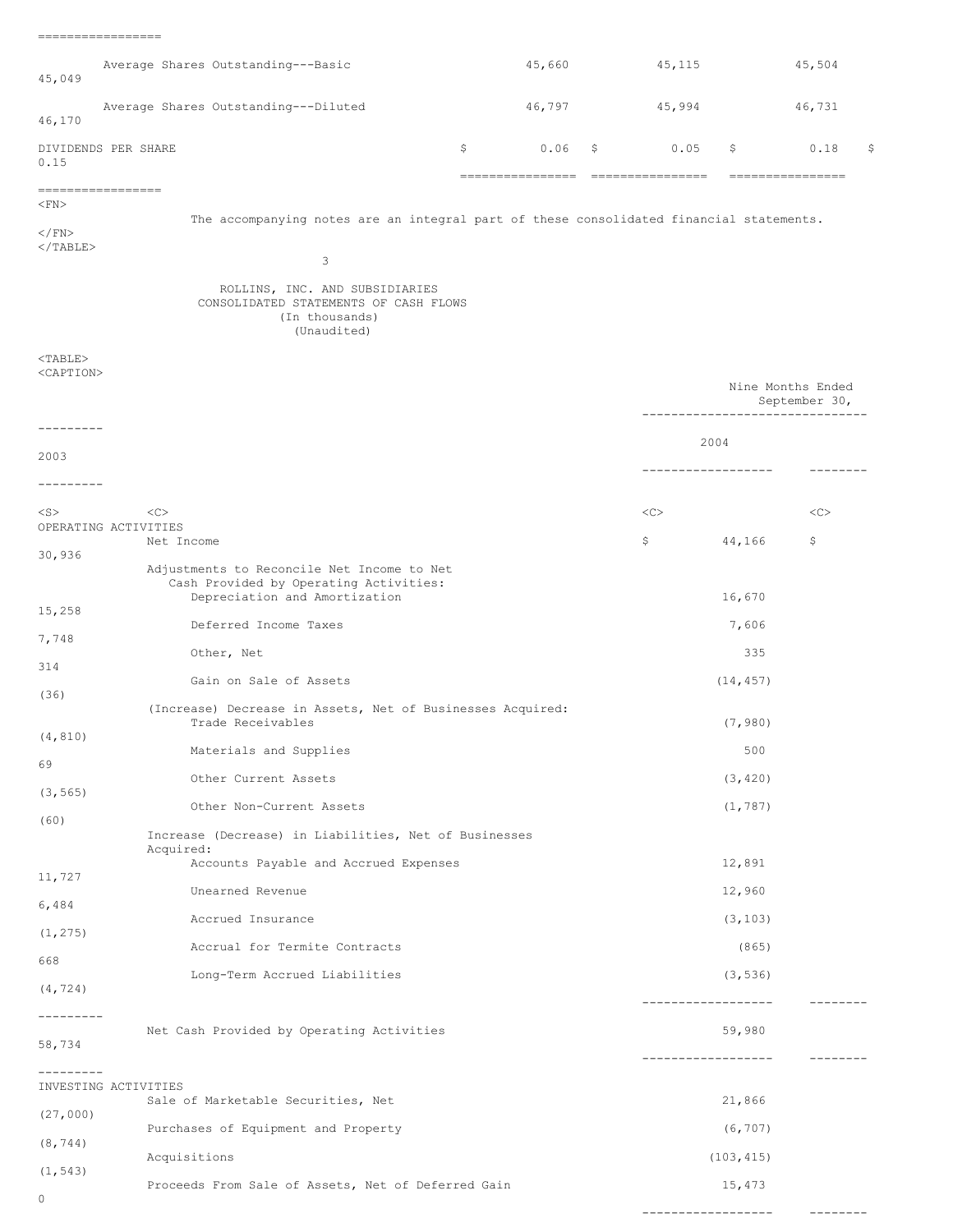--------- Net Cash Used in Investing Activities (72,783) (37,287) ------------------ -------- --------- FINANCING ACTIVITIES Dividends Paid (8,187) (6,754) Other 2,344 2,058 ------------------ -------- --------- Net Cash Used in Financing Activities (5,843) (4,696) ------------------ -------- --------- Net (Decrease) Increase in Cash and Cash Equivalents (18,646) 16,751 Cash and Cash Equivalents At Beginning of Period 59,540 38,315 ------------------ -------- --------- Cash and Cash Equivalents At End of Period  $\zeta$  894 \$ 55,066 ================== =================

#### $<$ FN $>$

 $<$ / $FN$ 

The accompanying notes are an integral part of these consolidated financial statements.

 $<$ /TABLE $>$ 

4 ROLLINS, INC. AND SUBSIDIARIES NOTES TO CONSOLIDATED FINANCIAL STATEMENTS (Unaudited)

# NOTE 1. BASIS OF PREPARATION AND OTHER

Basis of Preparation - The consolidated financial statements included herein have been prepared by Rollins, Inc. (the "Company"), without audit, pursuant to the rules and regulations of the Securities and Exchange Commission applicable to quarterly reporting on Form 10-Q. These consolidated financial statements have been prepared in accordance with Statement of Financial Accounting Standard No. 94, Consolidation of All Majority-Owned Subsidiaries ("SFAS 94") and Rule 3A-02(a) of Regulation S-X. In accordance with SFAS 94 and with Rule 3A-02(a) of Regulation S-X, the Company's policy is to consolidate all subsidiaries and investees where it has voting control. The Company does not have any subsidiaries or investees where it has less than a 100% equity interest or less than 100% voting control, nor does it have any interest in other investees, joint ventures, or other variable interest entities that require consolidation under FASB interpretation No. 46, Consolidation of Variable Interest Entities (FIN 46).

Footnote disclosures normally included in financial statements prepared in accordance with accounting principles generally accepted in the United States have been condensed or omitted as permitted by such rules and regulations. These consolidated financial statements should be read in conjunction with the financial statements and related notes contained in the Company's annual report on Form 10-K for the year ended December 31, 2003.

In the opinion of management, the consolidated financial statements included herein contain all adjustments, consisting of a normal recurring nature, necessary to present fairly the financial position of the Company as of September 30, 2004 and December 31, 2003, the results of its operations for the three and nine months ended September 30, 2004 and 2003 and cash flows for the nine months ended September 30, 2004 and 2003. Operating results for the three and nine months ended September 30, 2004 are not necessarily indicative of the results that may be expected for the year ending December 31, 2004.

The Company has only one reportable segment, its pest and termite control business. The Company's results of operations and its financial condition are not reliant upon any single customer or a few customers or the Company's foreign operations.

Estimates Used in the Preparation of Consolidated Financial Statements--The preparation of the consolidated financial statements in conformity with accounting principles generally accepted in the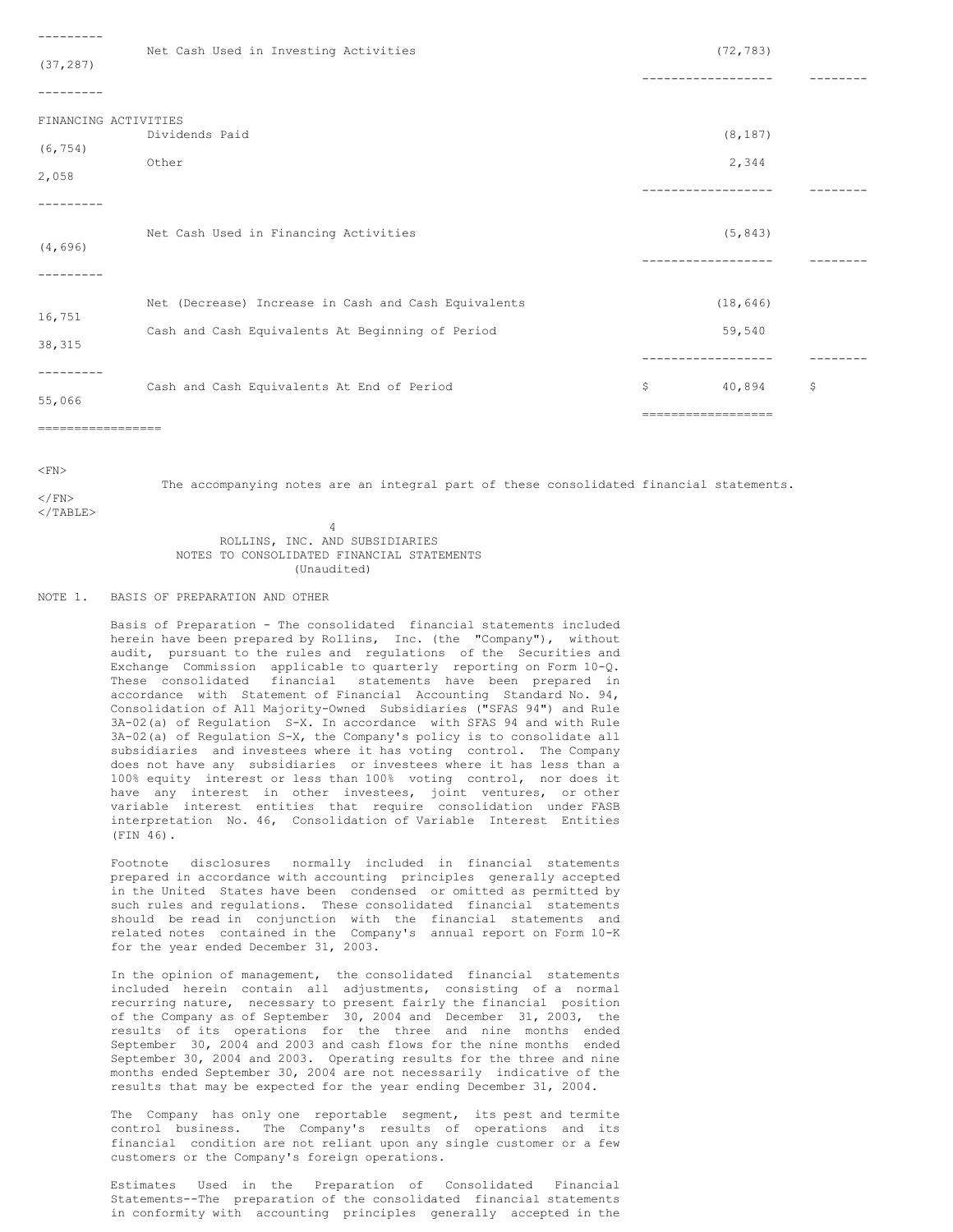United States requires Management to make estimates and assumptions that affect the amounts reported in the accompanying notes and financial statements. Actual results could differ from those estimates.

Cash and Cash Equivalents--The Company considers all investments with a maturity of three months or less to be cash equivalents. Short-term investments, all of which are cash equivalents, are stated at cost, which approximates fair market value.

Marketable Securities--From time to time, the Company maintains investments held by several large, well-capitalized financial institutions. The Company's investment policy does not allow investment in any securities rated less than "investment grade" by national rating services.

Management determines the appropriate classification of debt securities at the time of purchase and re-evaluates such designations as of each balance sheet date. Debt securities are classified as available-for-sale because the Company does not have the intent to hold the securities to maturity. Available-for-sale securities are stated at their fair values, with the unrealized gains and losses, net of tax, reported as a separate component of stockholders' equity. Realized gains and losses and declines in value judged to be other than temporary on available-for-sale securities are included in interest income. In the first quarter of 2004, the Company sold the balance of its marketable securities, the proceeds of which were used to pay the primary portion of the Western Industries, Inc. acquisition completed in the second quarter of 2004. The cost of securities sold is based on the specific identification method. Interest and dividends on securities classified as available-for-sale are included in interest income. The Company's marketable securities generally consist of United States government, corporate and municipal debt securities.

Comprehensive Income (Loss)--Other Comprehensive Income (Loss) results from foreign currency translations and unrealized gain/losses on marketable securities.

5<br>New Accounting Standards--In December 2002, the FASB issued Interpretation No. 46, Consolidation of Variable Interest Entities ("FIN 46"). The Interpretation requires that a variable interest entity be consolidated by a company if that company is subject to a majority of the risk of loss from the variable interest entity's activities or entitled to receive a majority of the entity's residual returns or both. The consolidation requirements of FIN 46, as revised, were effective in 2003 for all variable interest entities created or acquired after January 31, 2003 and extended the adoption date of FIN 46 (R) to the first quarter of 2004 for variable interest entities created prior to February 1, 2003. The adoption of FIN 46 did not have an effect on the Company's financial position or results of operations.

Franchising Program - Orkin had 49 franchises as of September 30, 2004, including international franchises in Mexico, established in 2000, and Panama, established in 2003. Transactions with franchises involve sales of customer contracts to establish new franchises, initial franchise fees and royalties. The customer contracts and initial franchise fees are typically sold for a combination of cash and notes due over periods ranging up to 5 years. As of September 30, 2004 and December 31, 2003, notes receivable from franchises aggregated \$5.5 million and \$3.9 million, respectively. The Company recognizes gains from the sale of customer contracts at the time they are sold to franchises and collection on the notes is reasonably assured. The gain amounted to approximately \$906,000 in the third quarter of 2004 compared to \$131,000 in third quarter of 2003, and is included as revenues in the accompanying Consolidated Statements of Income. The Company has recognized gains from the sale of customer contracts of approximately \$1.8 million for the nine months ended September 30, 2004, as compared to approximately \$2.3 million for the nine months ended September 30, 2003. Initial franchise fees are deferred for the duration of the initial contract period and are included as unearned revenue in the Consolidated Statements of Financial Position. Deferred franchise fees amounted to \$1.6 million and \$1.4 million at September 30, 2004 and December 31, 2003, respectively. Royalties from franchises are accrued and recognized as revenues as earned on a monthly basis. Revenues from royalties were \$467,000 in the third quarter of 2004 compared to \$395,000 in the third quarter of 2003 and were \$1.3 million and \$1.1 million for the nine months ended September 30, 2004 and 2003, respectively. The Company's maximum exposure to loss relating to the franchises aggregated \$3.9 million and \$2.5 million at September 30, 2004 and December 31, 2003, respectively.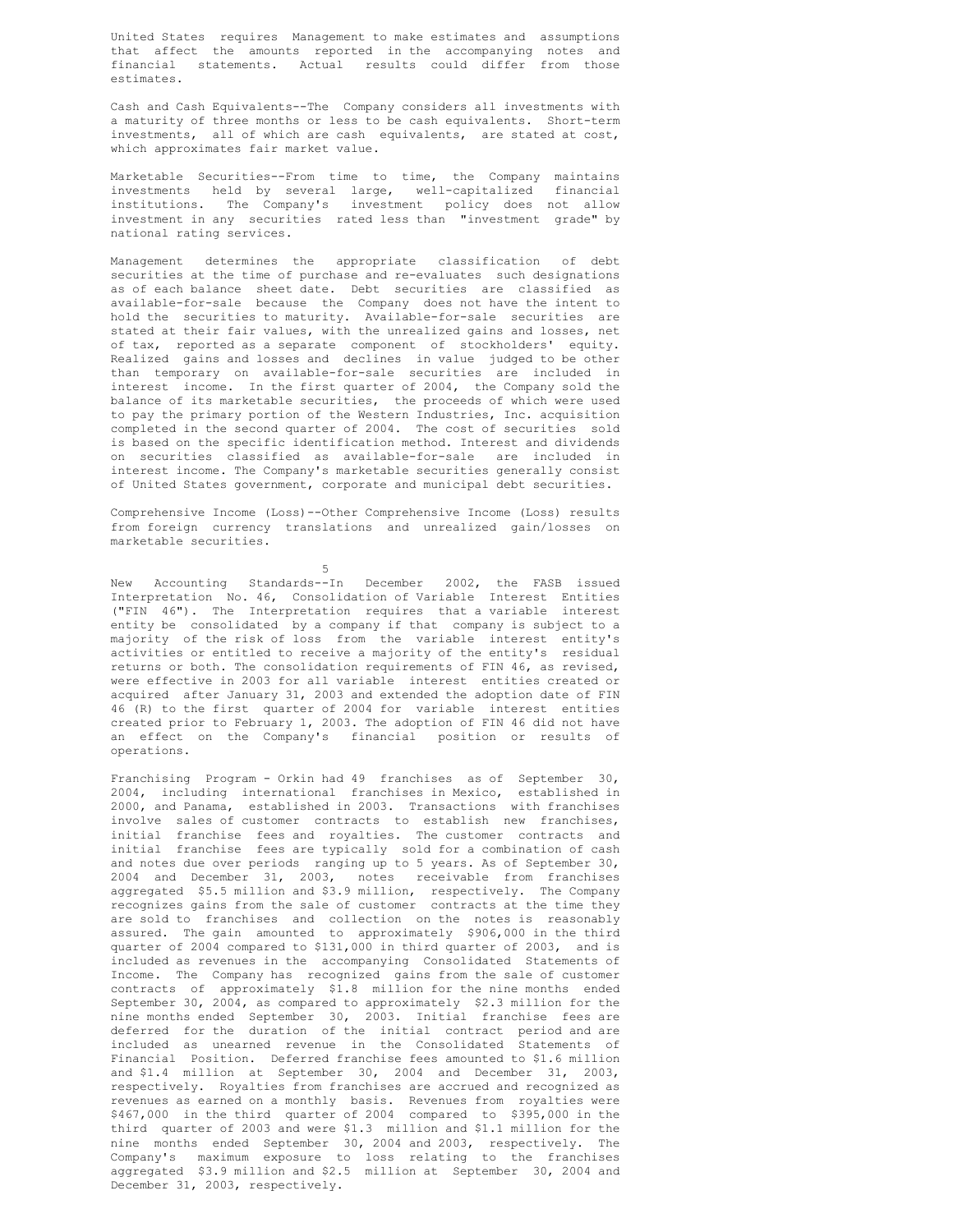Fair Value of Financial Instruments--The Company's financial instruments consist of cash, short-term investments, marketable securities, trade and notes receivables, accounts payable and other short-term liabilities. The carrying amounts of these financial instruments approximate their fair values.

Seasonality--The revenues of the Company are affected by the seasonal nature of the Company's pest and termite control services as evidenced by the following chart.

| Total Net Revenues |  |  |
|--------------------|--|--|
|--------------------|--|--|

|                | 2004      | 2003      | 2002      |  |  |
|----------------|-----------|-----------|-----------|--|--|
|                |           |           |           |  |  |
| First Ouarter  | \$158,692 | \$155,122 | \$153,302 |  |  |
| Second Quarter | 207,698   | 185,105   | 184,189   |  |  |
| Third Ouarter  | 202,257   | 178,262   | 174,063   |  |  |
| Fourth Ouarter | N/A       | 158,524   | 153,871   |  |  |
|                |           |           |           |  |  |

6

#### NOTE 2. EARNINGS PER SHARE

In accordance with SFAS No. 128, Earnings Per Share ("EPS"), the Company presents basic EPS and diluted EPS. Basic EPS is computed on the basis of weighted-average shares outstanding. Diluted EPS is computed on the basis of weighted-average shares outstanding plus common stock options outstanding during the year which, if exercised, would have a dilutive effect on EPS. A reconciliation of the number of weighted-average shares used in computing basic and diluted EPS is as follows:

# <TABLE>

<CAPTION>

| Ended                                                                                          |           | Three Months Ended                             |          |  |  |
|------------------------------------------------------------------------------------------------|-----------|------------------------------------------------|----------|--|--|
| September 30,                                                                                  |           | September 30,                                  |          |  |  |
| -----------<br>(In thousands except per share data amounts)<br>2003                            | 2004      | 2003                                           | 2004     |  |  |
| $<$ S $>$<br><<                                                                                | $<\infty$ | <<>                                            | <<       |  |  |
| Basic and diluted earnings available to stockholders<br>(numerator):<br>\$30,936               |           | $$11,638$ $$9,800$<br>------------------------ | \$44,166 |  |  |
| --------------------<br>Shares (denominator):<br>Weighted-average shares outstanding<br>45,049 |           | 45,660 45,115                                  | 45,504   |  |  |
| Effect of Dilutive securities:<br>Employee Stock Options<br>1,121                              | 1,137     | 879                                            | 1,227    |  |  |
| Adjusted Weighted-Average Shares and Assumed<br>Exercises<br>46,170                            |           | 46,797 45,994                                  | 46,731   |  |  |
| Per share amounts:<br>Basic earnings per common share<br>\$0.69                                | \$0.25    | \$0.22                                         | \$0.97   |  |  |
| Diluted earnings per common share<br>\$0.67                                                    | \$0.25    | \$0.21                                         | \$0.95   |  |  |
|                                                                                                |           |                                                |          |  |  |

#### ------------- </TABLE>

NOTE 3. CONTINGENCIES

Orkin, one of the Company's subsidiaries, is a named defendant in Helen Cutler and Mary Lewin v. Orkin Exterminating Company, Inc. et al. pending in the District Court of Houston County, Alabama. The plaintiffs in the above mentioned case filed suit in March of 1996 seeking monetary damages and injunctive relief for alleged breach of contract arising out of alleged missed or inadequate reinspections.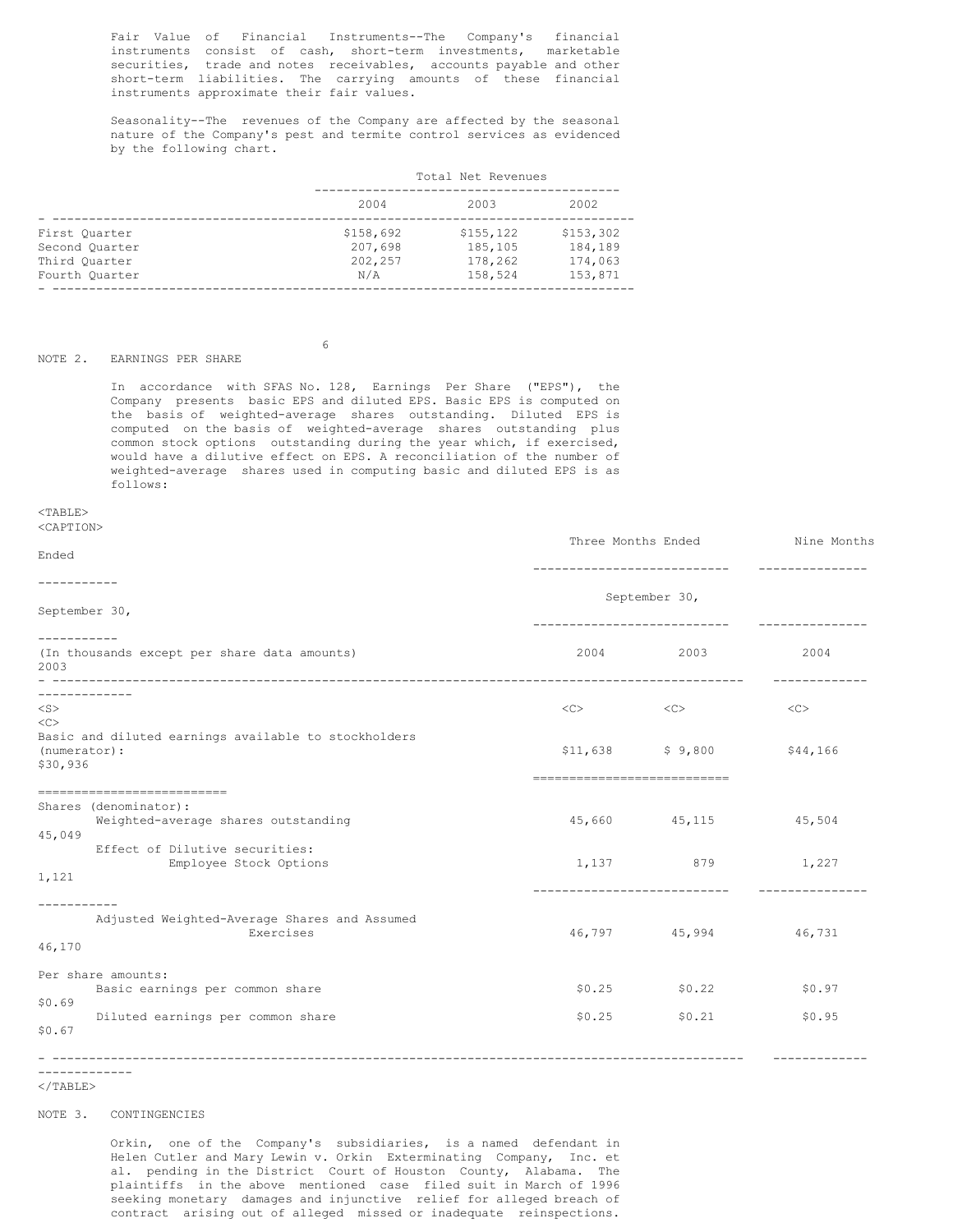The attorneys for the plaintiff contend that the case is suitable for a class action and the court ruled that the plaintiffs would be permitted to pursue a class action lawsuit. The parties have now agreed to settle this matter and the court has approved an order of settlement. The Company agreed to pay certain attorney fees, \$5,000 each to the two named plaintiffs, and agreed to perform additional termite reinspections, if requested by individual members of the class. The Company anticipates that this matter will be concluded in the near future. In the opinion of Management, the resolution of this action will not have a material adverse effect on the Company's financial position, results of operations or liquidity.

Orkin is also a named defendant in Butland et al. v. Orkin Exterminating Company, Inc. et al. pending in the Circuit Court of Hillsborough County, Tampa, Florida. The plaintiffs filed suit in March of 1999 and are seeking monetary damages and injunctive relief. The Court ruled in early April 2002, certifying the class action lawsuit against Orkin. Orkin appealed this ruling to the Florida Second District Court of Appeals which remanded the case back to the trial court for further findings. Orkin believes this case to be without merit and intends to defend itself vigorously through trial, if necessary. At this time, the final outcome of the litigation cannot be determined. However, in the opinion of Management, the ultimate resolution of this action will not have a material adverse effect on the Company's financial position, results of operations or liquidity.

Orkin is involved in certain environmental matters primarily arising in the normal course of business. In the opinion of Management, the Company's liability under any of these matters would not materially affect its financial condition or results of operations.

Orkin has received from the Office of the Florida Attorney General a subpoena for documents relating to the company's termite work in the state of Florida. Orkin is cooperating fully with the Office of the Attorney General.

Additionally, in the normal course of business, Orkin is a defendant in a number of lawsuits, which allege that plaintiffs have been damaged as a result of the rendering of services by Orkin personnel and equipment. Orkin is actively contesting these actions. Certain of these lawsuits have been filed (Ernest W. Warren and Dolores

7

G. Warren et al. v. Orkin Exterminating Company, Inc., et al.; Francis D. Petsch, et al. v. Orkin Exterminating Company, Inc. et al.; Bob J. Stevens v. Orkin Exterminating Company, Inc. and Rollins, Inc.) in which the Plaintiffs are seeking certification of a class. The cases originate in Georgia, Florida, and Texas. In the matter of Larry Hanna, et. al. v. Rollins, Inc. dba Rollins Service Bureau formerly pending in the District Court for the Northern District of Indiana (Hammond Division) in which the Plaintiffs were seeking certification of a class, the plaintiffs have voluntarily dismissed the suit. The action alleged violations of the Fair Debt Collection Practices Act. Additionally, an arbitration has been filed in Jacksonville, Florida, by Cynthia Garrett against Orkin (Cynthia Garrett v. Orkin, Inc.) in which the plaintiff is seeking certification of a class. The Company believes all of these cases to be without merit and intends to vigorously contest certification and defend itself through trial, if necessary. In the opinion of Management, the outcome of these actions will not have a material adverse effect on the Company's financial position, results of operations or liquidity.

### NOTE 4. STOCKHOLDERS' EQUITY

During the third quarter and nine months ended September 30, 2004, approximately 40,000 and 415,000 shares of common stock, respectively, were issued upon exercise of stock options by employees. As permitted by SFAS No. 123, Accounting for Stock-Based Compensation, the Company accounts for employee stock compensation plans using the intrinsic value method prescribed by Accounting Principles Board Opinion No. 25, Accounting for Stock Issued to Employees. No stock-based employee compensation cost is reflected in net income, as all options granted had an exercise price equal to the market value of the underlying common stock on the date of grant. The following table illustrates the effect on net income and earnings per share if the Company had applied the fair value recognition provisions of FASB Statement No. 123, Accounting for Stock-Based Compensation, to stock-based employee compensation.

 $<$ TABLE> <CAPTION>

Three Months Ended Nine Months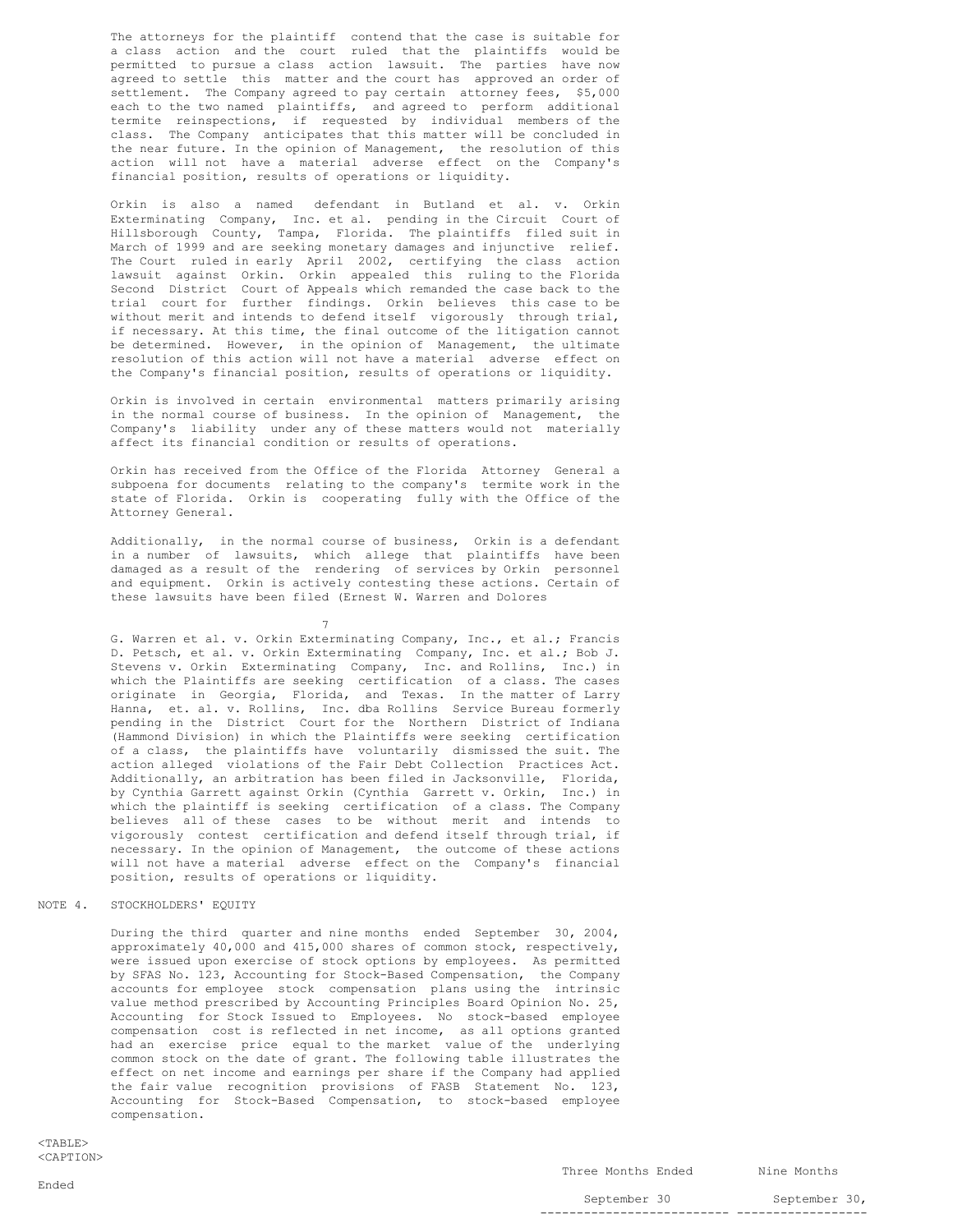|             | (In thousands, except per share data)                                                                                         | 2004       | 2003                         | 2004                | 2003 |
|-------------|-------------------------------------------------------------------------------------------------------------------------------|------------|------------------------------|---------------------|------|
|             |                                                                                                                               |            |                              |                     |      |
|             | $<$ S $>$                                                                                                                     | $<\infty>$ | $\langle C \rangle$          | $\langle C \rangle$ | <<   |
|             | Net income, as reported                                                                                                       | \$11,638   | \$9,800                      | \$44,166            |      |
| \$30,936    | Deduct: Total stock-based employee<br>compensation expense determined under fair<br>value based method for all awards, net of |            |                              |                     |      |
| (1, 449)    | related tax effects                                                                                                           | (202)      | $(483)$ (606)                |                     |      |
|             |                                                                                                                               |            |                              |                     |      |
|             |                                                                                                                               |            |                              |                     |      |
| \$29,487    | Pro forma net income                                                                                                          |            | $$11,436$ $$9,317$ $$43,560$ |                     |      |
|             |                                                                                                                               |            |                              |                     |      |
|             |                                                                                                                               |            |                              |                     |      |
|             | Earnings per share:                                                                                                           |            |                              |                     |      |
|             | Basic-as reported                                                                                                             | \$0.25     | \$0.22                       | \$0.97              |      |
| \$0.69      | Basic-pro forma                                                                                                               | \$0.25     | \$0.21                       | \$0.95              |      |
| \$0.65      |                                                                                                                               |            |                              |                     |      |
|             | Diluted-as reported                                                                                                           | \$0.25     | \$0.21                       | \$0.95              |      |
| \$0.67      |                                                                                                                               |            |                              |                     |      |
| \$0.64      | Diluted-pro forma                                                                                                             | \$0.24     | \$0.20                       | \$0.93              |      |
| $<$ /TABLE> |                                                                                                                               |            |                              |                     |      |
|             | 8                                                                                                                             |            |                              |                     |      |

NOTE 5. ACCUMULATED OTHER COMPREHENSIVE LOSS

<TABLE>

<CAPTION>

Accumulated other comprehensive loss consists of the following (in thousands):

|                                                                          |    | Minimum<br>Pension<br>Liability | Foreign      | Currency<br>Translation |    | Unrealized<br>Loss on<br>Marketable<br>Securities |     | Total       |
|--------------------------------------------------------------------------|----|---------------------------------|--------------|-------------------------|----|---------------------------------------------------|-----|-------------|
| $<$ S $>$                                                                | << |                                 | $<<$ $<$ $>$ |                         | << |                                                   | <<  |             |
| Balance at January 1, 2003                                               | \$ | (16, 182)                       | \$           | (765)                   | \$ |                                                   |     | \$(16, 947) |
| Change during 2003:                                                      |    |                                 |              |                         |    |                                                   |     |             |
| Before-tax amount                                                        |    | 26,079                          |              | 842                     |    | (108)                                             |     | 26,813      |
| Tax benefit (expense)                                                    |    | (9, 897)                        |              | (324)                   |    | 41                                                |     | (10, 180)   |
|                                                                          |    | 16,182                          |              | 518                     |    | (67)                                              |     | 16,633      |
| Balance at December 31, 2003<br>Change during first nine months of 2004: | Ŝ. |                                 | \$           | (247)                   | \$ | (67)                                              | \$  | (314)       |
| Before-tax amount                                                        |    |                                 |              | (113)                   |    | 108                                               |     | (5)         |
| Tax benefit (expense)                                                    |    |                                 |              | 47                      |    | (41)                                              |     | 6           |
|                                                                          |    |                                 |              | (66)                    |    | 67                                                |     | 1           |
| Balance at September 30, 2004                                            | \$ |                                 | \$           | (313)                   | \$ |                                                   | \$. | (313)       |
|                                                                          |    |                                 |              |                         |    |                                                   |     |             |

 $<$ /TABLE>

NOTE 6. ACCRUAL FOR TERMITE CONTRACTS

The Company maintains an accrual for termite contracts representing the estimated costs of reapplications, repair claims and associated labor, chemicals, and other costs relative to termite control services performed prior to the balance sheet date. A reconciliation of the beginning and ending balances of the accrual for termite contracts is as follows:

|                                                                                            | Nine Months Ended<br>September 30, |                    |  |  |  |
|--------------------------------------------------------------------------------------------|------------------------------------|--------------------|--|--|--|
| (In thousands)                                                                             | 2004                               | 2003               |  |  |  |
| Beginning Balance<br>Current Period Provision<br>Settlements, Claims and Expenditures Made | \$43,873<br>11,682                 | \$46,446<br>17,596 |  |  |  |
| During the Period<br>Western                                                               | (12, 544)<br>373                   | (16, 928)          |  |  |  |
| Ending Balance                                                                             | \$43,384                           | \$47,114           |  |  |  |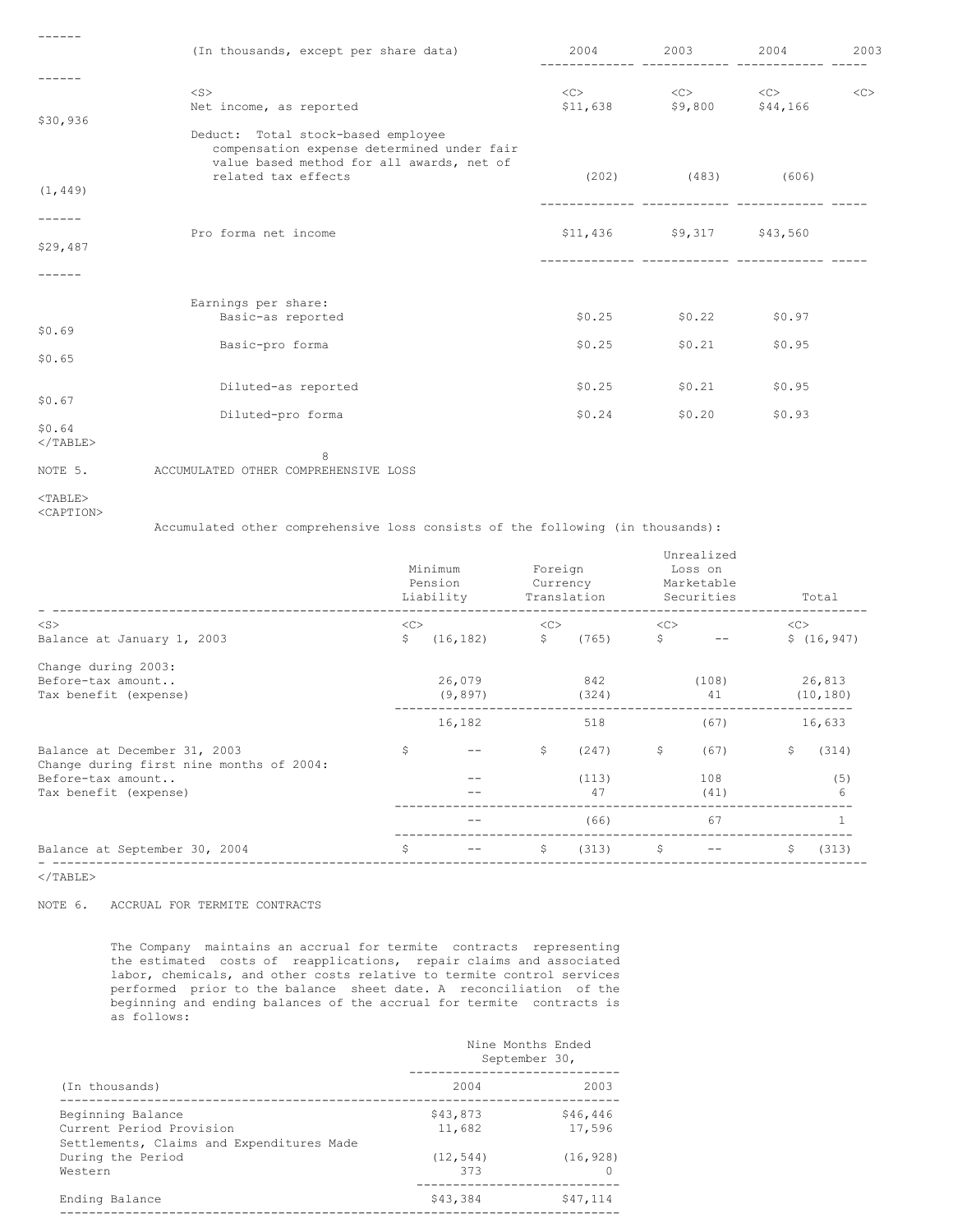#### NOTE 7. PENSION AND POST-RETIREMENT BENEFIT PLANS

The following represents the net periodic pension benefit costs and related components in accordance with SFAS 132 ( R ):

Components of Net Pension Benefit Cost

<TABLE> <CAPTION>

|          |                                | Three Months Ended<br>September 30, | Nine Months Ended<br>September 30, |          |            |
|----------|--------------------------------|-------------------------------------|------------------------------------|----------|------------|
|          | (in thousands)                 | 2004                                | 2003                               | 2004     |            |
| 2003     |                                |                                     |                                    |          |            |
|          |                                |                                     |                                    |          |            |
|          | $<$ S>                         | $<\infty$                           | $<<$ $>$                           | <<       | $<<$ C $>$ |
|          | Service Cost                   | \$1,297                             | \$1,171                            | \$3,891  | \$         |
| 3,513    |                                |                                     |                                    |          |            |
|          | Interest Cost                  | 2,074                               | 1,950                              | 6,222    |            |
| 5,850    |                                |                                     |                                    |          |            |
| (6, 369) | Expected Return on Plan Assets | (2, 394)                            | (2, 123)                           | (7, 182) |            |
|          | Amortization of:               |                                     |                                    |          |            |
|          | Prior Service Benefit          | (217)                               | (217)                              | (651)    |            |
| (651)    |                                |                                     |                                    |          |            |
|          | Unrecognized Net Loss          | 845                                 | 506                                | 2,535    |            |
| 1,518    |                                |                                     |                                    |          |            |
|          |                                |                                     |                                    |          |            |
|          | Net Periodic Benefit Cost      |                                     | $$1,605$ $$1,287$                  | \$4,815  | \$         |
| 3,861    |                                |                                     |                                    |          |            |
|          |                                |                                     |                                    |          |            |

 $<$ /TABLE>

9

A contribution of \$3.0 million was made to the pension plan in April 2004. The Company may contribute an additional amount up to \$5.0 million to the pension plan in 2004.

### NOTE 8. RELATED PARTY TRANSACTIONS

On April 28, 2004, the Company sold real estate in Okeechobee County, Florida to LOR, Inc., a company controlled by R. Randall Rollins, Chairman of the Board of Rollins, Inc. and Gary W. Rollins, Chief Executive Officer, President and Chief Operating Officer of Rollins, Inc. for \$16.6 million in cash. The sale resulted in a net gain after tax of \$8.1 million or \$0.17 per share since the real estate had appreciated over approximately 30 years it had been owned by the Company. The Company deferred a portion of the gain pending the completion of a survey that may result in the return of a portion of the proceeds. The real estate was under a lease agreement with annual rentals of \$131,939 that would have expired June 30, 2007. On May 28, 2004, the Company sold real estate in Sussex County, Delaware to LOR, Inc. for \$111,000 in cash. The sale resulted in an immaterial net gain after tax. The Board of Directors, at its quarterly meeting on January 27, 2004, approved the formation of a committee (the "Committee") made up of Messrs. Bill J. Dismuke and James B. Williams, who are independent directors, to evaluate the transactions. In addition, the Company on October 22, 2004 purchased real estate located at 2158 Piedmont Road, N.E., Atlanta, Georgia 30324, adjacent to the Company's headquarters, from LOR, Inc. for \$4.6 million. The Committee was furnished with full disclosure of the transactions, including independent appraisals, and determined that the terms of the transactions were reasonable and fair to the Company. The Company has reached an agreement on the sale of an additional piece of real estate in Sussex County, Delaware to LOR, Inc. or an entity wholly owned by LOR, Inc. The transaction will take place prior to December 31, 2004 and will result in a gain after taxes. The Company expects a gain of approximately \$10.3 million, net of costs, on the sale of the property or \$.12 to \$.13 per share after taxes.

NOTE 9. ACQUISITIONS

On April 30, 2004, the Company acquired substantially all of the assets and assumed certain liabilities of Western Pest Services ("Western"), and the Company's consolidated financial statements include the operating results of Western from the date of the acquisition. Neither Western nor its principals had any prior relationship with the Company or its affiliates. Western was engaged in the business of providing pest control services and the Company intends to continue this business. The acquisition was made pursuant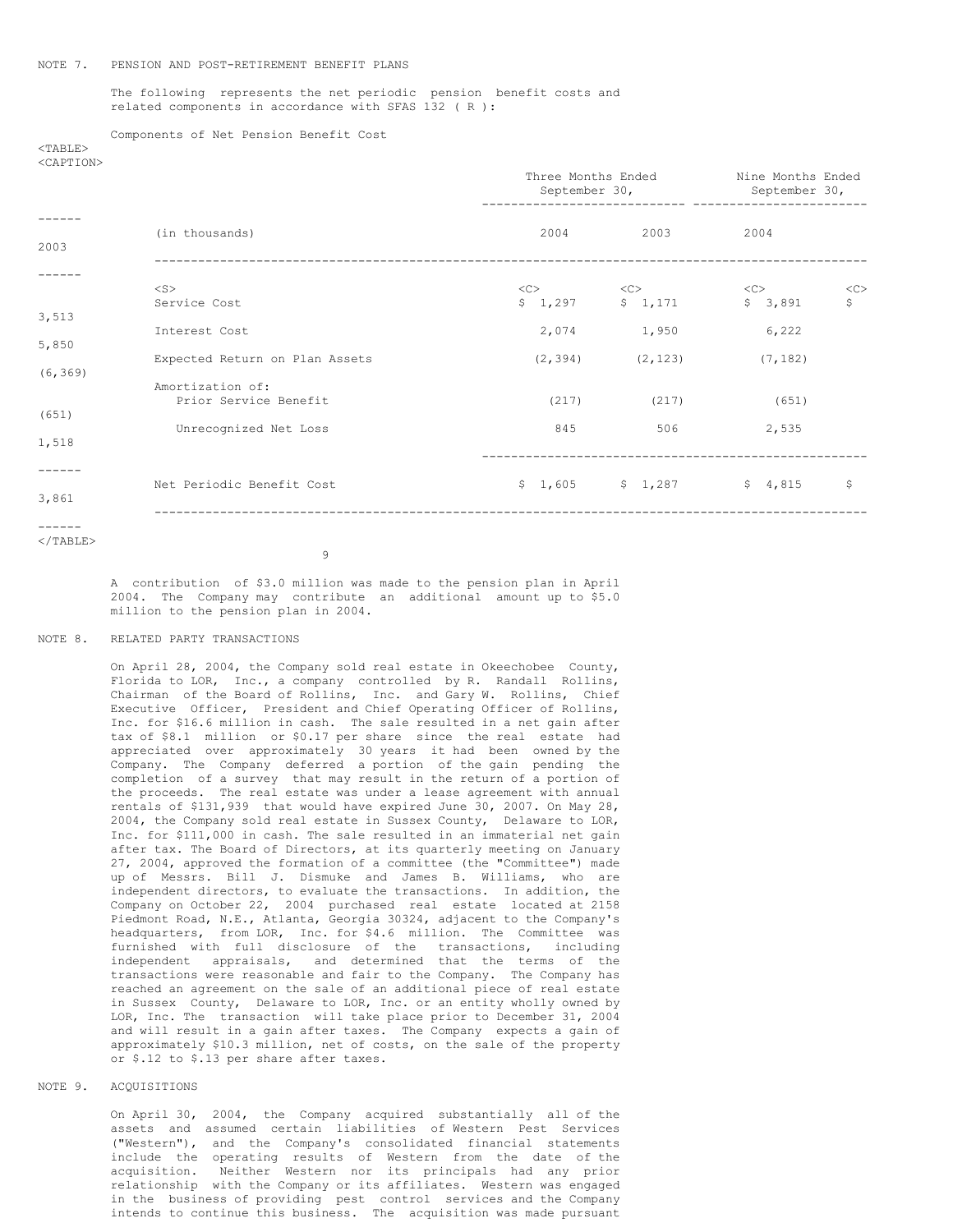to an Asset Purchase Agreement (the "Western Agreement") dated March 8, 2004, between Rollins, Inc. and Western Industries, Inc. and affiliates. The consideration for the assets and certain noncompetition agreements (the "Purchase Price") was approximately \$106.6 million, including approximately \$7.0 million of assumed liabilities. The Purchase Price was funded with cash on hand, the sale of property located in Okeechobee County, Florida and a \$15.0 million senior unsecured revolving credit facility.

Pursuant to the Western Agreement, the Company acquired substantially all of Western's property and assets, including accounts receivable, real property leases, seller contracts, governmental authorizations, data and records, intangible rights and property and insurance benefits. As described in the Western Agreement, the Company assumed only specified liabilities of Western and obligations under disclosed assigned contracts.

The Company engaged an independent valuation firm to determine the allocation of the purchase price to Goodwill and identifiable Intangible assets. Such valuation resulted in the allocation of \$41.3 million to Goodwill and \$55.2 million to other intangible assets, principally customer contracts. The finite-lived intangible assets, principally customer contracts, are being amortized over periods principally ranging from 8 to 12.5 years on a straight-lined basis.

On April 30, 2004, in a transaction ancillary to the Western acquisition, the Company acquired Residex Corporation ("Residex"), a company that distributes chemicals and other products to pest management professionals, pursuant to an Asset Purchase Agreement (the "Residex Agreement") dated March 8, 2004, between Rollins, Inc. and Western Industries, Inc., JBD Incorporated and Residex Corporation. Subsequently on April 30, 2004, the Company sold Residex to an industry distribution group. The amounts involved were not material and no gain or loss was recognized on the transaction.

Prior to the acquisition, Western Pest Services was recognized as a premier pest control business and ranked as the 8th largest company in the industry. Based in Parsippany, NJ, the Company provides pest elimination and prevention to homes and businesses to over 130,000 customers from New York to Virginia with additional operations in Georgia and Florida. Western is primarily a commercial pest control service company and its

10

existing businesses complement most of the services that Orkin offers, in an area of the country in which Orkin has not been particularly strong, the Northeast. The Company's consolidated statements of income include the results of operations of Western for the period beginning May 1, 2004 through September 30, 2004.

## NOTE 10. PRO FORMA FINANCIAL INFORMATION

The pro forma financial information presented below gives effect to the Western acquisition as if it had occurred as of the beginning of our fiscal year 2004 and 2003, respectively. The information presented below is for illustrative purposes only and is not necessarily indicative of results that would have been achieved if the acquisition actually had occurred as of the beginning of such years or results which may be achieved in the future.

 $<$ TABLE> <CAPTION>

| Months Ended                         | Three Months Ended<br>September 30, |                                   |    |                    |    | Nine                     |               |  |
|--------------------------------------|-------------------------------------|-----------------------------------|----|--------------------|----|--------------------------|---------------|--|
| September 30,                        |                                     |                                   |    |                    |    |                          |               |  |
| ----------------                     |                                     |                                   |    |                    |    |                          |               |  |
| 2003                                 |                                     | 2004                              |    | 2003               |    | 2004                     |               |  |
|                                      |                                     |                                   |    |                    |    |                          |               |  |
| $<$ S $>$<br><<<br>REVENUES          | <<                                  |                                   | << |                    | << |                          |               |  |
| Customer Services<br>574,332         | \$                                  | $202, 257$ \$<br>---------------- |    | $196, 515$ \$<br>. |    | 595,325<br>------------- | $\mathcal{S}$ |  |
| =================                    |                                     |                                   |    |                    |    |                          |               |  |
| INCOME BEFORE INCOME TAXES<br>46,614 |                                     | 19,563                            |    | 14,510             |    | 75,700                   |               |  |

================ ================ ================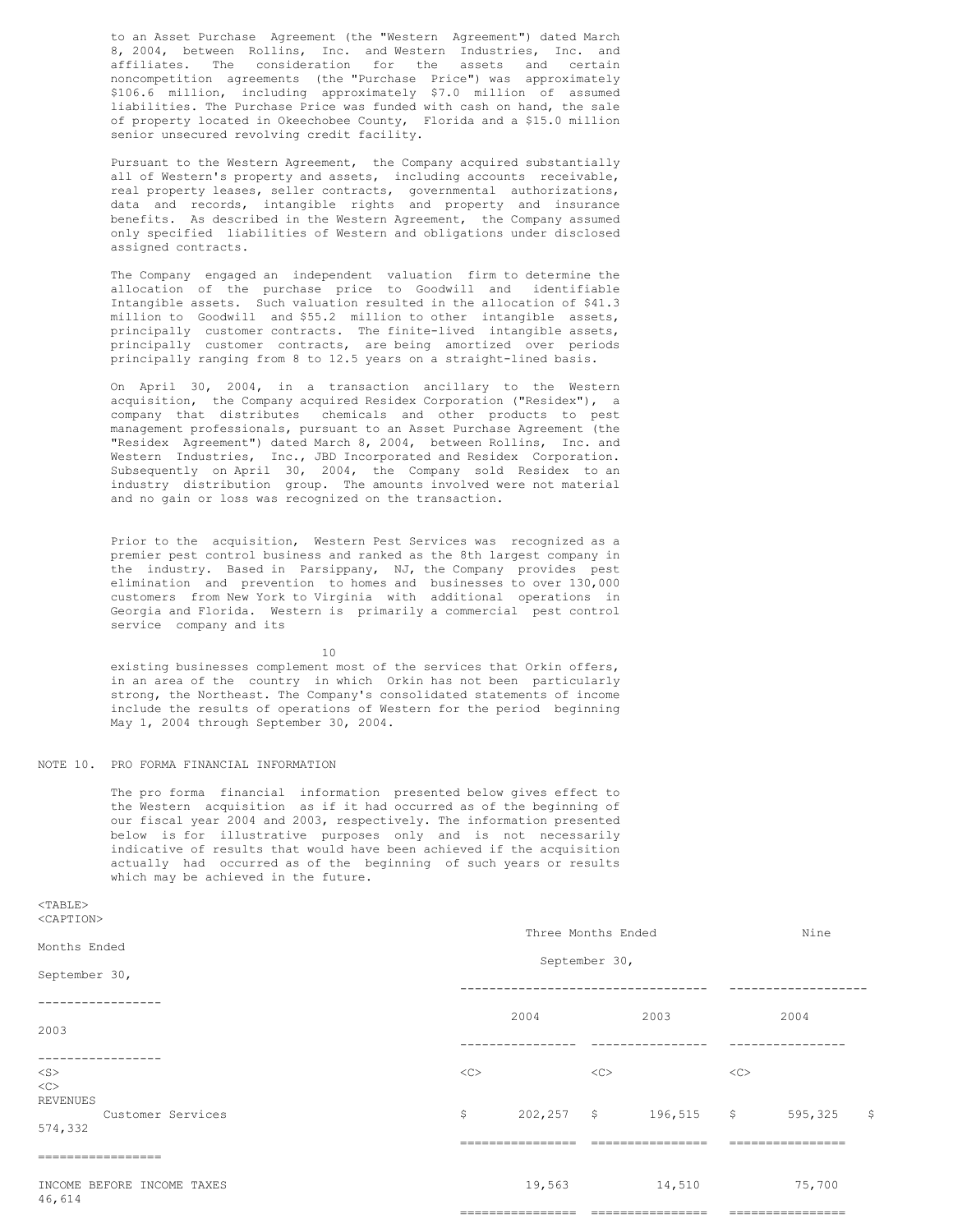=================

| NET INCOME<br>28,900                 |                                      | \$ | $11,638$ \$<br>================ | $8,996$ \$<br>================ | $44,151$ \$<br>================ |  |
|--------------------------------------|--------------------------------------|----|---------------------------------|--------------------------------|---------------------------------|--|
|                                      | =================                    |    |                                 |                                |                                 |  |
| EARNINGS PER SHARE - BASIC<br>0.64   |                                      |    | $0.25$ \$                       | 0.20 S                         | $0.97$ \$                       |  |
|                                      | =================                    |    | ================                | --------------------           | ----------------                |  |
| EARNINGS PER SHARE - DILUTED<br>0.63 |                                      |    | $0.25$ \$<br>=============      | $0.20$ \$                      | $0.94$ \$<br>=============      |  |
|                                      | -----------------                    |    |                                 |                                |                                 |  |
| 45,049                               | Average Shares Outstanding---Basic   |    | 45,660                          | 45,115                         | 45,504                          |  |
| 46,170                               | Average Shares Outstanding---Diluted |    | 46,797                          | 45,994                         | 46,731                          |  |

</TABLE>

Item 2. Management's Discussion and Analysis of Financial Condition and Results of Operations.

Overview

The Company's investment in its new marketing and sales initiatives and continued emphasis on customer retention as well as the acquisition of Western, resulted in revenue growth of 13.5% in the third quarter of 2004 compared to the third quarter of 2003.

For the third quarter of 2004, the Company had net income of \$11.6 million, or \$0.25 per diluted share, an 18.8% increase over the prior year's third quarter, when we reported net income of \$9.8 million, or \$0.21 per diluted share.

With the large concentration of commercial business acquired as part of the Western acquisition, the Company's revenue saw a 21.6% increase in Commercial Pest Control, a 12.6% increase in Residential Pest Control and a 3.6% increase in Termite. The historical business prior to the Western acquisition increased, Residential continued its strong showing from last quarter with growth increasing 7.0%, Commercial increasing 4.6% with a decrease in Termite of 2.8%. Termite was the service line most impacted by the multiple hurricanes that hit the southeast, which probably accounted for half of this decline. In total, the Company estimates that the hurricanes probably cost a minimum of \$0.5 million in lost revenue.

The Company's focus for 2004 has been to increase revenue at a faster rate and remains on target to achieve this goal. Sales performance continues to improve, as do customer and employee retention and profitability.

The Company continues to take positive steps to elevate to the next level in providing world-class service to both residential and commercial customers while growing revenues and profitability. This is evident through customer retention and employee productivity improvement.

In early August, the Company signed an agreement with Univar USA whereby Univar will provide warehouse, logistical and delivery services for Orkin's branches throughout the United States. Univar had been successfully supplying Orkin's Pacific Division and the Western Commercial Region for the past year. We expect the rollout will be completed by year-end.

11

This decision will enable the Company to concentrate even more on its core pest and termite control business. It will speed up the delivery of products to all branches, which will result in an improved service support while lowering branch inventories.

As part of the agreement with Univar, Univar also acquired certain assets of Dettelbach Pesticide Corp, a wholly owned subsidiary of Orkin. Dettelbach, a pest control distributor, offered insecticides, termiticides, and equipment to pest control professionals and previously contributed approximately \$3.5 million in annual revenue to the Company.

The Company believes that the commercial area offers good growth potential and feels it is uniquely positioned to gain market share of this business segment. To that end, the Company has initiated an internal "commercial project" that consists of five action teams working to identify areas in which we might take commercial pest control capabilities, specifically sales, service and administration, to an even higher level. The Company is pleased with the early findings of these teams and we expect the teams to report back by year-end with their comprehensive recommendations. We expect to begin implementing the reengineering of our commercial business in 2005, and that this will be a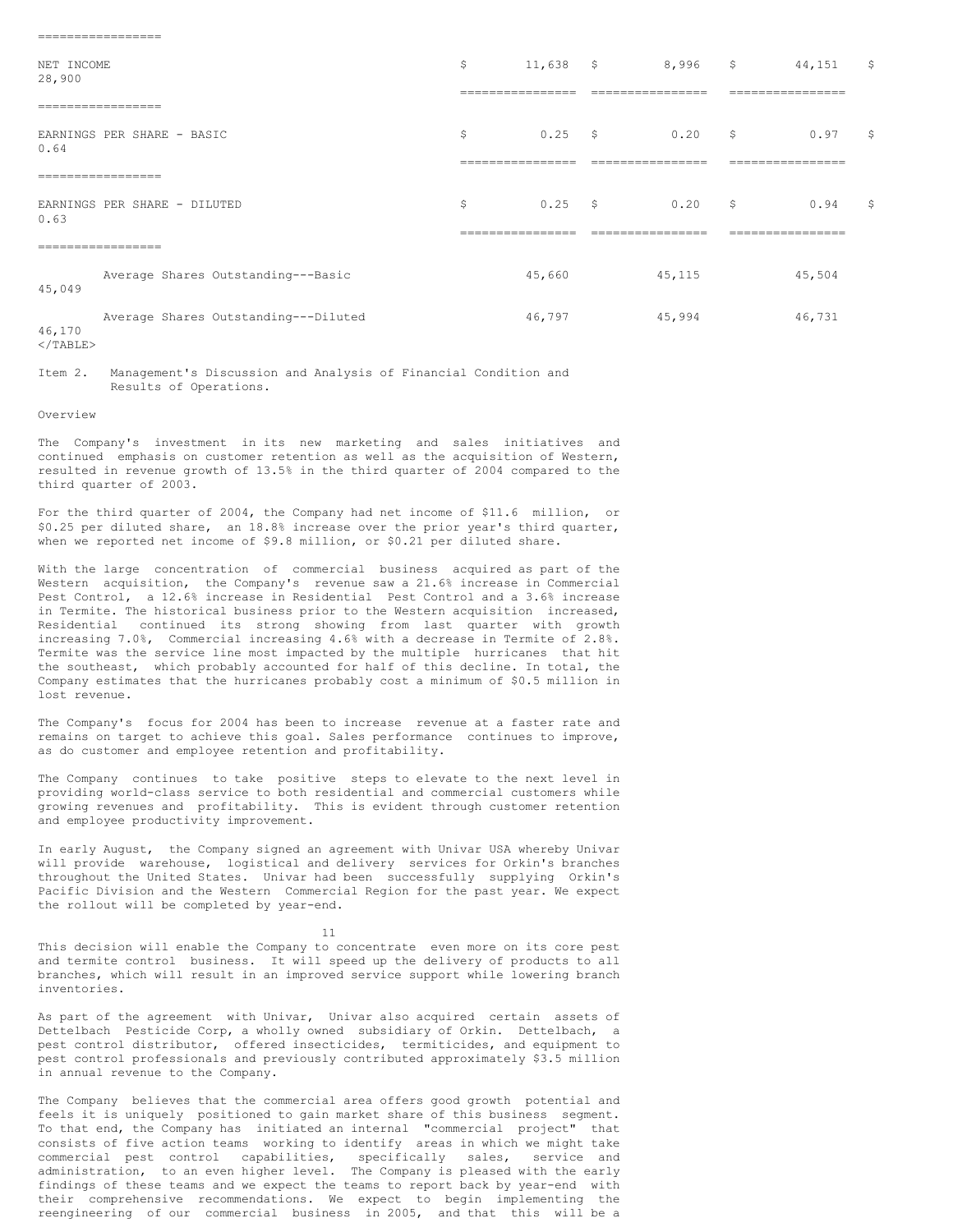multi-year undertaking.

This quarter the Company engaged a new public accounting firm, Grant Thornton. Grant Thornton is a leading global firm dedicated to serving the needs of middle-market companies, and enjoys an excellent reputation.

The Company has been named among the 200 Best Small Companies in America by Forbes Magazine in its November 1, 2004 issue. In order to qualify for this list, companies had to show a consistent pattern of positive growth for the past five years, have sales between \$5 million and \$750 million, net profit margins of greater than 5% and share prices above \$5 as of October 1, 2004.

In the Company's residential business area, the focus on market segmentation continues to provide growth in lead generation, which is driving the residential growth. This quarter Orkin enjoyed a 7% increase in residential pest control revenue compared to the third quarter of 2003.

The Company continues to see lead increases in general through its interactive website. The Company was negatively impacted with respect to sales and leads in some of its Southeast markets due to the multiple hurricanes.

The Company's regional call centers are also continuing to have a positive impact on processing phone leads with an improving closure rate. We continued to roll more regions into the centers, and we estimate that 75% of all leads will be handled through a network of regional call centers next year.

The Company's Gold Medal program, Orkin's pest control offering to food processors and manufacturers, is continuing to add prestigious accounts. The Company continues to improve its handheld computer capabilities, which is critical to these customers.

The Company is in the early stages of the educational projects that it is co-developing with the Centers for Disease Control and Prevention (CDC) and look forward to reporting on the work being done with them over the next 12 months.

The Company's mosquito offering provided modest progress this past summer. The Company continues to learn from their experiences in their sales and marketing approach in this area. One key learning experience is that without the accompanying imminent threat of potential disease, (West Nile Virus), as opposed to prevention, sales become a challenge. The 2004 season was unusual in that the West Nile incidents were in areas of the country that were not typical and were not covered in the Company's tests. It also becomes important to make better use of technicians to inform our customers about add-on offerings to build value and revenue.

The Company's people remain its most important asset and the Company continues to invest in providing them with superior training to provide the highest quality service to customers. The Company recently expanded its award winning training facility, adding a designated commercial service area that replicates some of the typical customer facilities including a commercial kitchen, bakery, hospital room, supermarket, motel room and warehouse space. The Company's total training space is now 27,000 square feet. The Company has also begun construction of a media and video studio facility.

The financial results for the third quarter of 2004 were positively impacted by the continued benefit of recent service and sales and marketing initiatives, which included every-other-month residential pest control service, Gold Medal premium commercial pest control services, the investment in Business Development Managers for every Orkin division, the Commercial Pest Control Quality Assurance Program, termite directed liquid and baiting treatment, and the creation of or enhancement of regional call centers, which have enabled better accountability over leads and better coordination of scheduling starts for new customers.

12

Gross margin for the quarter improved to 47.2%, compared to 46.1% for the third quarter of 2003. While the Company enjoys continued productivity improvements at Orkin, the driver in margin improvement was a significant reduction in insurance, litigation and claims expense. The Company has stressed for the last several years the various improvements made with regard to termite work and the Company is continuing to see the cumulative impact of the numerous initiatives taken. Year-to-date actual claim payments have decreased approximately 28% or almost \$4.8 million from last year. The number of both new and open claims continues to decline significantly. This reduction was partially offset by property damage incurred during the various hurricanes this year. The uninsured portion is currently estimated and recorded at \$0.8 million.

Fleet costs increased \$0.7 million due to recent increases in oil prices. The Company experienced a 16.7% increase in the average gas price per gallon over last year. The Company was able to temper some of the increase by reducing the average number of miles driven per vehicle per month by over 7%.

Lastly, the Company recorded approximately \$1.0 million in additional benefit costs related to the vacation accrual. The Company just completed programming and testing this past quarter of a project to centralize and standardize record keeping of vacation and the resulting liability was greater than previously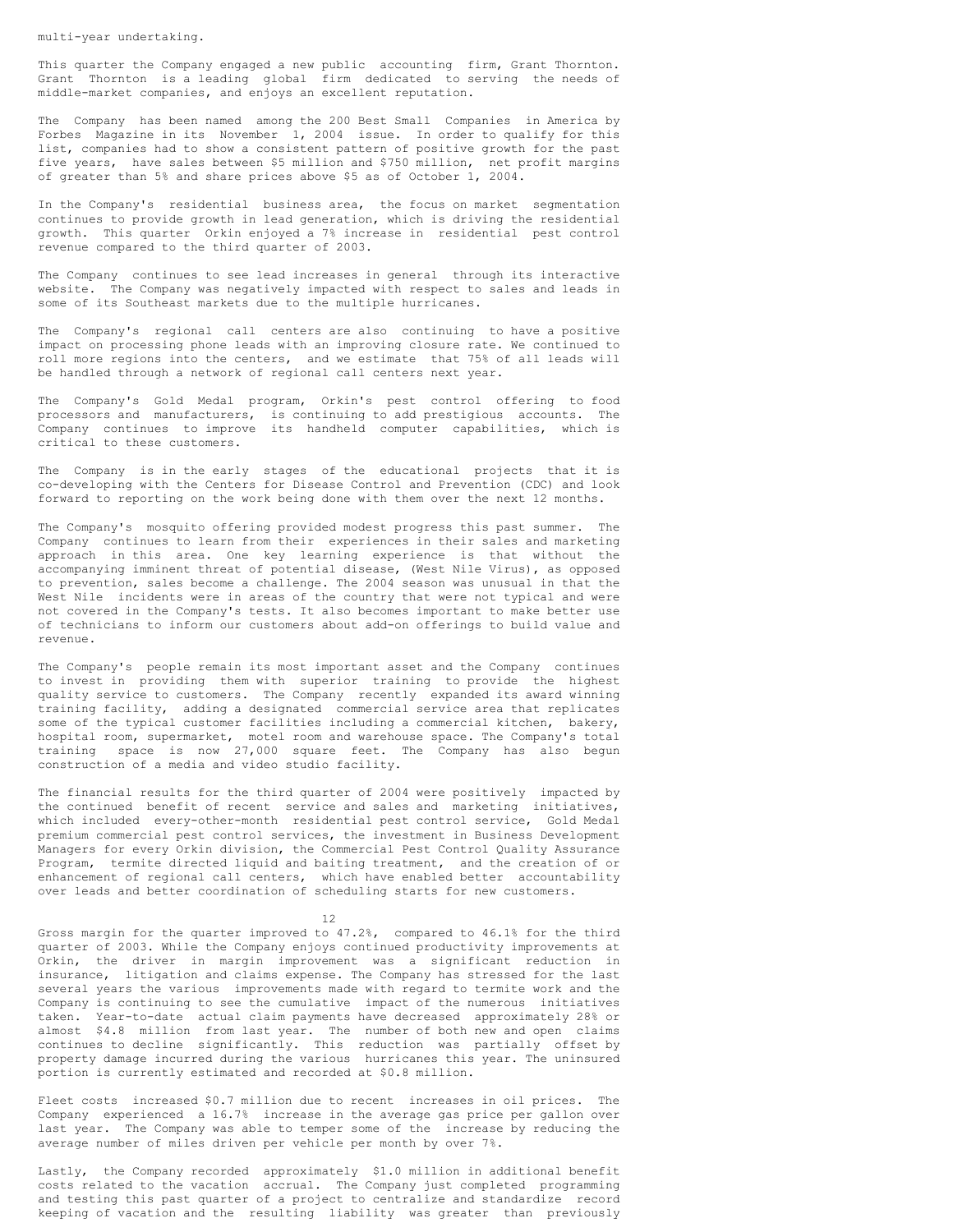estimated.

Results of Operations

| $<$ TABLE><br><caption></caption>                |                                         |        |                                                 |                               |                  |                |
|--------------------------------------------------|-----------------------------------------|--------|-------------------------------------------------|-------------------------------|------------------|----------------|
|                                                  |                                         |        | % Better/                                       |                               |                  | $\frac{6}{10}$ |
| Better/                                          |                                         |        | Three Months Ended (Worse) as Nine Months Ended |                               |                  |                |
| (Worse) as                                       |                                         |        |                                                 |                               |                  |                |
| Compared to                                      |                                         |        | September 30, Compared to September 30,         |                               |                  |                |
|                                                  |                                         |        | Prior Year                                      |                               |                  | Prior          |
| Year                                             |                                         |        |                                                 |                               |                  |                |
| (in thousands)<br>2004                           |                                         |        | 2004 2003 2004 2004 2004                        |                               | 2003             |                |
| ---------<br>$<$ S $>$                           | $\langle C \rangle$ $\langle C \rangle$ |        | $\langle C \rangle$                             | $\langle C \rangle$           | <<>              |                |
| <<>                                              |                                         |        |                                                 |                               |                  |                |
| Revenues<br>9.7%                                 | \$202,257 \$178,262                     |        | 13.5%                                           | \$568,647                     | \$518,489        |                |
| Cost of Services Provided<br>(8.0)               | 106,748                                 | 96,065 | (11.1)                                          | 297,547 275,549               |                  |                |
| Depreciation and Amortization<br>(9.3)           | 6,249                                   | 5,065  |                                                 | $(23.4)$ 16,670 15,258        |                  |                |
| Sales, General and Administrative<br>(8.6)       | 70,080 61,413                           |        | (14.1)                                          | 193,410 178,101               |                  |                |
| Gain on Sale of Assets<br>N/M                    | (315)                                   | 33     | N/M                                             |                               | $(14, 457)$ (36) |                |
| Interest Income<br>(5.4)                         |                                         |        | $(68)$ $(120)$ $(43.3)$ $(265)$ $(280)$         |                               |                  |                |
| ----------<br>Income Before Income Taxes<br>51.8 |                                         |        | $19,563$ $15,806$ $23.8$ $75,742$ $49,897$      |                               |                  |                |
| Provision for Income Taxes<br>(66.5)             |                                         |        | 7,925 6,006 (32.0) 31,576 18,961                |                               |                  |                |
| Net Income<br>42.8%                              | ============ ===========                |        | $$11,638$ $$9,800$ $18.8$ $$44,166$ $$30,936$   | ================ ============ |                  |                |
|                                                  |                                         |        |                                                 |                               |                  |                |

# $\langle$ /TABLE>

Revenues for the quarter ended September 30, 2004 increased to \$202.3 million, an increase of \$24.0 million or 13.5%, inclusive of the Western acquisition completed on April 30, 2004, from last year's third quarter revenues of \$178.3 million. For the third quarter of 2004 the primary revenue driver was the acquisition of Western, which contributed \$17.6 million during the quarter as well as the residential pest control business, which grew at 7.0%. The Company's movement over the last year to regional incoming call centers has led to greater efficiency in the handling and capturing of calls and with the improved closure, greater sales and revenue. Every-other-month service, our primary residential pest control service offering, continues to grow in importance, comprising 57.9% of our residential pest control customer base at September 30, 2004. Revenues for the nine month period ended September 30, 2004 increased to \$568.6 million, an increase of \$50.2 million or 9.7% from last year's first nine month period revenues of \$518.5 million. The Company's foreign operations accounted for approximately 7% of total third quarter revenues in both 2004 and 2003.

The revenues of the Company are affected by the seasonal nature of the Company's pest and termite control services as evidenced by the following chart.

|                                                                    | Total Net Revenues                     |                                            |                                            |  |
|--------------------------------------------------------------------|----------------------------------------|--------------------------------------------|--------------------------------------------|--|
|                                                                    | 2004                                   | 2003                                       | 2002                                       |  |
| First Ouarter<br>Second Quarter<br>Third Ouarter<br>Fourth Quarter | \$158,692<br>207,698<br>202,257<br>N/A | \$155,122<br>185,105<br>178,262<br>158,524 | \$153,302<br>184,189<br>174,063<br>153,871 |  |
|                                                                    |                                        |                                            |                                            |  |

13

Cost of Services Provided for the third quarter ended September 30, 2004 increased \$10.7 million or 11.1%, although the expense expressed as a percentage of revenues decreased by 1.1 percentage points, representing 52.8% of revenues for the third quarter 2004 compared to 53.9% of revenues in the prior year third quarter. For the first nine months of 2004, Cost of Services Provided increased \$22.0 million or 8.0%, and, as a percentage of revenues, improved by 0.8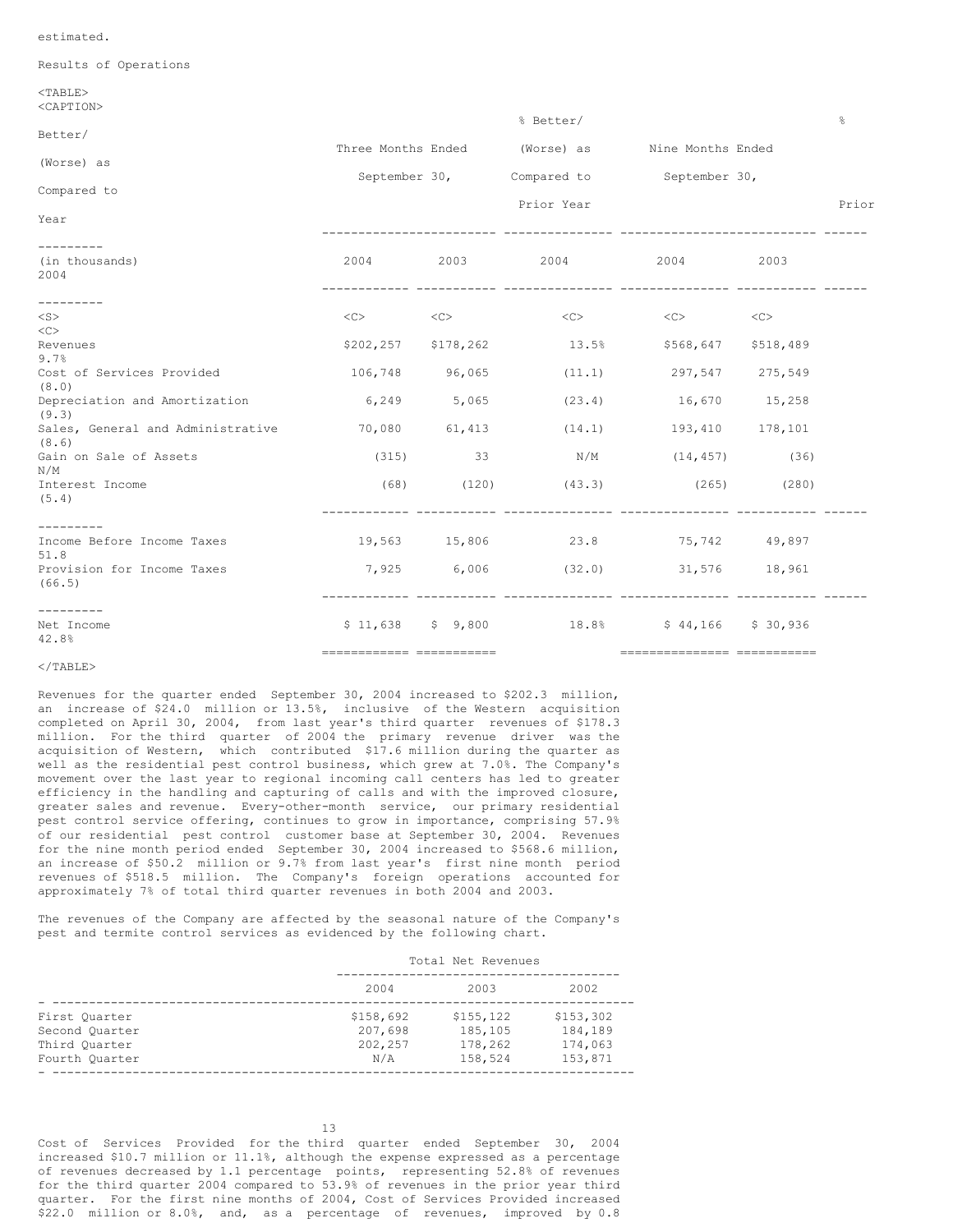percentage points, representing 52.3% of revenues for the first nine months of 2004 compared to 53.1% of revenues in the prior year. Cost of Services Provided as a percentage of revenues decreased primarily due to continuing improvements in insurance and claims, as well as continued employee productivity improvements at Orkin. These were partially offset by Western's higher Cost of Services Provided as a percentage of revenues. One area in which the Company experienced some minor expense increases was fleet, which was the result of higher lease, fuel and the cost of the Western fleet.

Sales, General and Administrative for the third quarter ended September 30, 2004 increased \$8.7 million or 14.1% and, as a percentage of revenues, had a slight increase of 0.1 percentage points or 0.3%, representing 34.6% of total revenues compared to 34.5% for the prior year quarter. For the first nine months of 2004, Sales, General and Administrative increased \$15.3 million or 8.6%, while margins improved by 0.4 percentage points, representing 34.0% of revenues for the first nine months of 2004 compared to 34.4% of revenues in the prior year. The decrease in Sales, General and Administrative as a percentage of revenue was mainly attributable to the discontinuation of an ineffective advertising campaign that was conducted in Canada in 2003. The savings were partially offset by the higher Sales, General and Administrative costs of Western.

Depreciation and Amortization expenses for the third quarter ended September 30, 2004 were \$1.2 million or 23.4% higher than the prior year quarter. For the first nine months of 2004, Depreciation and Amortization expenses were approximately \$1.4 million or 9.3% higher than the prior year. The increase was due to the addition of depreciation and amortization from the acquisition of Western partially offset by lower capital spending and certain technology assets becoming fully depreciated in the last twelve months. As part of the Western acquisition, \$55.2 million of finite-lived intangible assets, principally customer contracts, were acquired. They will be amortized over periods principally ranging from 8 to 12.5 years. This represents a non-cash charge and will increase our amortization by approximately \$6.0 million to approximately \$12.8 million per year. For the third quarter ended September 30, 2004 amortization of \$3.2 million was 80.8% higher that the prior period quarter. For the first nine months of 2004, amortization of \$7.6 million was 61.8% higher that the prior year.

Income Taxes. The Company's tax provision of \$7.9 million for the third quarter ended September 30, 2004 reflects increased pre-tax income over the prior year period and an increase in the effective tax rate. The effective tax rate was 40.5% for the third quarter ended September 30, 2004, up from 38.0% for the third quarter ended September 30, 2003. The increase reflects increases in the Company's effective state income tax rate, as well as the impact of permanent differences associated with the Company's Canadian operations.

# Critical Accounting Policies

We view critical accounting policies to be those policies that are very important to the portrayal of our financial condition and results of operations, and that require Management's most difficult, complex or subjective judgments. The circumstances that make these judgments difficult or complex relate to the need for Management to make estimates about the effect of matters that are inherently uncertain. We believe our critical accounting policies to be as follows:

Accrual for Termite Contracts--The Company maintains an accrual for termite contracts representing the estimated costs of reapplications, repair claims, associated labor and chemicals, settlements, awards and other costs relative to termite control services performed prior to the balance sheet date. The Company contracts an independent third party actuary on an annual basis to provide the Company an estimate of the liability based upon historical claims information for the largest portion of the accrual. In addition, Management estimates and accrues for costs outside the scope of the actuarial study including the estimated costs of retreatments, representing costs to be incurred that are estimatable at the balance sheet date, as well as liability and costs associated with claims in litigation. The actuarial study and historical experience are major considerations in determining the accrual balance, along with Management's knowledge of changes in business practices, contract changes, ongoing claims, and termite remediation trends. The accrual is established based on all these factors. Management makes judgments utilizing these operational and other factors but recognizes that they are inherently subjective due to the difficulty in predicting settlements and awards. Other factors that may impact future cost include chemical life expectancy and government regulation. It is significant that the actual number of claims has decreased in recent years due to changes in the Company's business practices. However, it is not possible to accurately predict future significant claims. Positive changes to our business practices include revisions made to our contracts, more effective treatment methods that include a directed-liquid baiting program, more effective termiticides, and expanded training methods and techniques.

14

Accrued Insurance--The Company self-insures, up to specified limits, certain risks related to general liability, workers' compensation and vehicle liability. The estimated costs of existing and future claims under the self-insurance program are accrued based upon historical trends as incidents occur, whether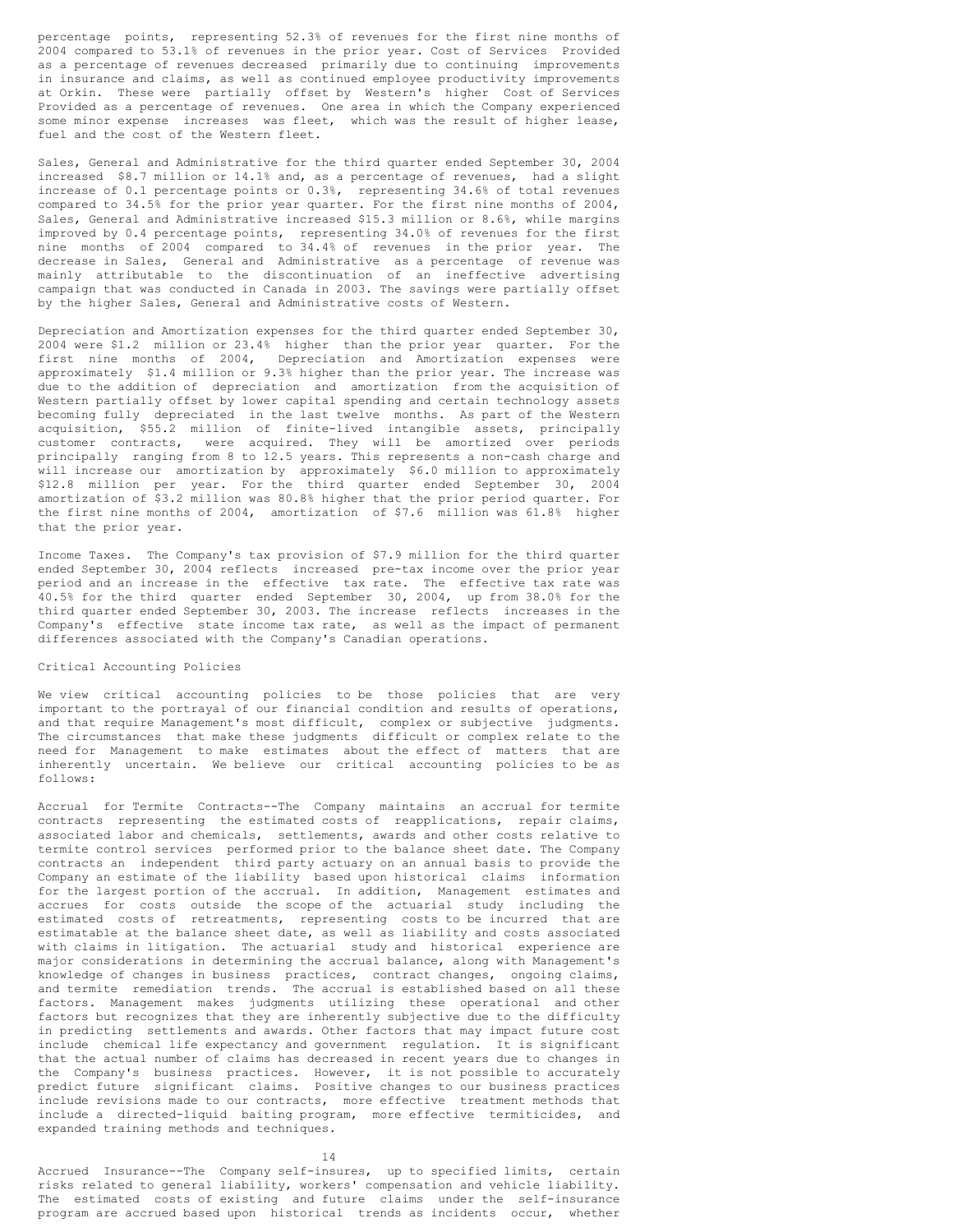reported or unreported (although actual settlement of the claims may not be made until future periods) and may be subsequently revised based on developments relating to such claims. The Company contracts an independent third party actuary on an annual basis to provide the Company an estimated liability based upon historical claims information. The actuarial study is a major consideration, along with Management's knowledge of changes in business practices and existing claims compared to current balances. The reserve is established based on all these factors. Management's judgment is inherently subjective and a number of factors are outside Management's knowledge and control. Additionally, historical information is not always an accurate indication of future events. It should be noted that the number of claims has been decreasing due to the Company's proactive risk management to develop and maintain ongoing programs. Initiatives that have been implemented include pre-employment screening and an annual motor vehicle report required on all its drivers, utilization of a Global Positioning System that has been fully deployed to our Company vehicles, post-offer physicals for new employees, and pre-hire, random and post-accident drug testing. The Company has improved the time required to report a claim by utilizing a "Red Alert" program that provides serious accident assessment twenty four hours a day and seven days a week and has instituted a modified duty program that enables employees to go back to work on a limited-duty basis.

Revenue Recognition--The Company's revenue recognition policies are designed to recognize revenues at the time services are performed. For certain revenue types, because of the timing of billing and the receipt of cash versus the timing of performing services, certain accounting estimates are utilized. Residential and commercial pest control services are primarily recurring in nature on a monthly or bi-monthly basis, while certain types of commercial customers may receive multiple treatments within a given month. In general, pest control customers sign an initial one-year contract, and revenues are recognized at the time services are performed. For pest control customers, the Company offers a discount for those customers who prepay for a full year of services. The Company defers recognition of these advance payments and recognizes the revenue as the services are rendered. The Company classifies the discounts related to the advance payments as a reduction in revenues. Termite baiting revenues are recognized based on the delivery of the individual units of accounting. At the inception of a new baiting services contract upon quality control review of the installation, the Company recognizes revenue for the delivery of the monitoring stations, initial directed liquid termiticide treatment and installation of the monitoring services. The amount deferred is the fair value of monitoring services to be rendered after the initial service. The amount deferred for the undelivered monitoring element is then recognized as income on a straight-line basis over the remaining contract term, which results in recognition of revenue in a pattern that approximates the timing of performing monitoring visits. Baiting renewal revenue is deferred and recognized over the annual contract period on a straight-line basis that approximates the timing of performing the required monitoring visits. Traditional termite treatments are recognized as revenue at the time services are performed. Traditional termite contract renewals are recognized as revenues at the renewal date in order to match the revenue with the approximate timing of the corresponding service provided. Interest income on installment receivables is accrued monthly based on actual loan balances and stated interest rates. Franchise fees are treated as unearned revenue in the Statement of Financial Position for the duration of the initial contract period. Royalties from Orkin franchises are accrued and recognized as revenues as earned on a monthly basis. Gains on sales of pest control customer accounts to franchises are recognized at the time of sale and when collection of the proceeds under notes are reasonably assured.

Contingency Accruals--The Company is a party to legal proceedings with respect to matters in the ordinary course of business. In accordance with Statement of Financial Accounting Standards No. 5, Accounting for Contingencies, the Company estimates and accrues for its liability and costs associated with the litigation. Estimates and accruals are determined in consultation with outside counsel. It is not possible to accurately predict the ultimate result of the litigation. However, in the opinion of Management, the outcome of the litigation will not have a material adverse impact on the Company's financial condition or results of operations.

### Liquidity and Capital Resources

Cash and Cash Flow

|                                                                                                                             | Nine Months Ended September 30,       |                                |
|-----------------------------------------------------------------------------------------------------------------------------|---------------------------------------|--------------------------------|
| (in thousands)                                                                                                              | 2004                                  | 2003                           |
| Net Cash Provided by Operating Activities<br>Net Cash Used in Investing Activities<br>Net Cash Used in Financing Activities | 59,980<br>S.<br>(72, 783)<br>(5, 843) | 58,734<br>(37, 287)<br>(4,696) |
| Net Increase/(Decrease) in Cash and Cash<br>Equivalents                                                                     | \$(18, 646)                           | 16,751                         |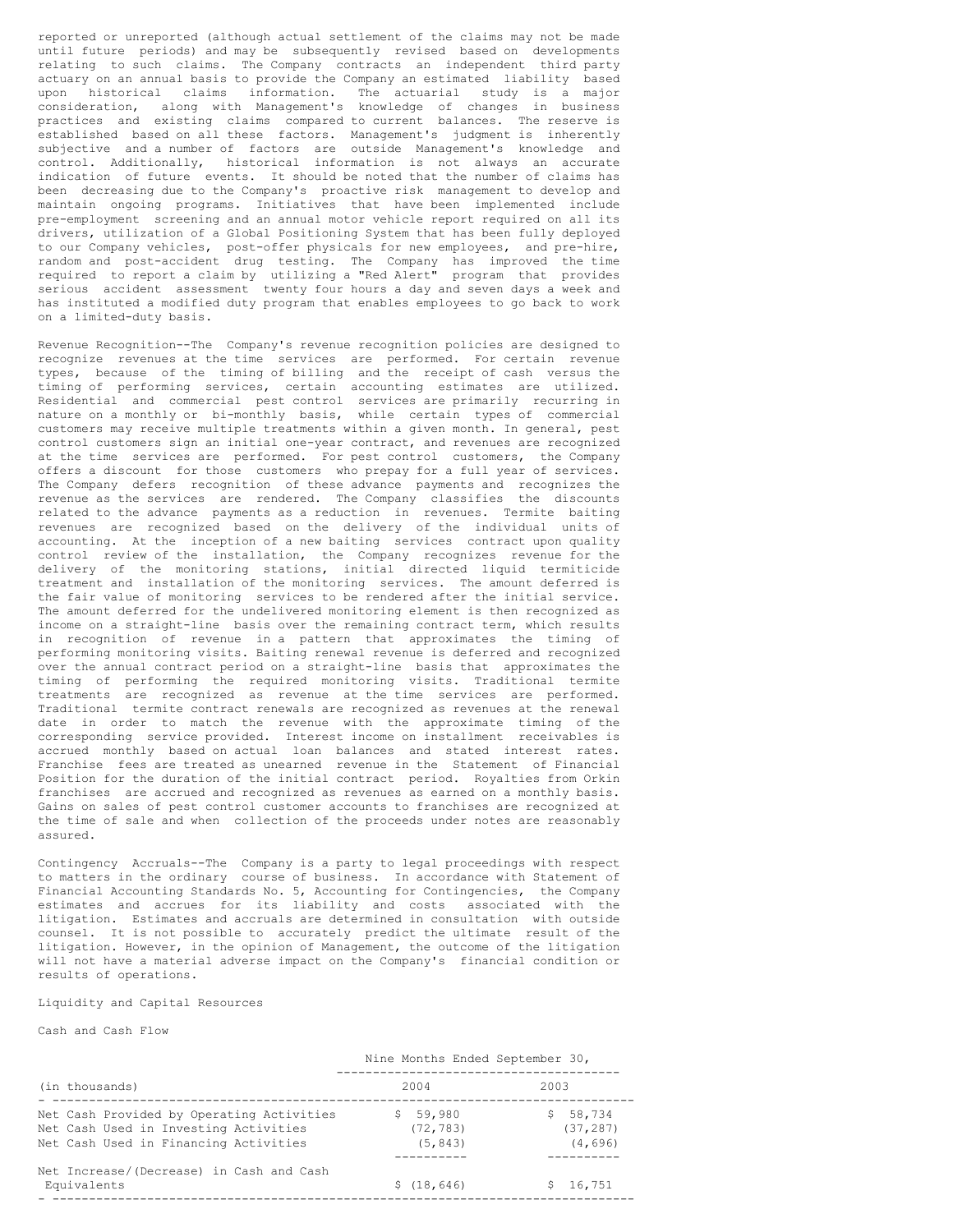The Company believes its current cash and cash equivalents balances, future cash flows from operating activities and available borrowings under its \$70.0 million credit facilities will be sufficient to finance its current operations and obligations, and fund expansion of the business for the foreseeable future and the acquisition of other select pest control businesses. The Company's operating activities generated cash of \$60.0 million for the first nine months ended September 30, 2004, compared with cash provided by operating activities of \$58.7 million for the same period in 2003. Cash flows from operating activities in 2004 were relatively consistent with 2003.

The Company invested approximately \$6.7 million in capital expenditures during the first nine months ended September 30, 2004, compared to \$8.7 million during the same period in 2003, and expects to invest between \$2.0 million and \$3.0 million for the remainder of 2004. Capital expenditures for the first nine months consisted primarily of the purchase of equipment replacements and upgrades and improvements to the Company's management information systems. During the first nine months, the Company made acquisitions totaling \$103.4 million, compared to \$1.5 million during the same period in 2003. Acquisitions were primarily funded by cash on hand, sales of marketable securities of approximately \$21.9 million, proceeds from sale of assets and borrowings under a senior unsecured revolving credit facility (See below for further discussion). A total of \$8.2 million was paid in cash dividends (\$0.18 per share) during the first nine months of 2004, compared to \$6.8 million or \$0.15 per share during the same period in 2003. The Company did not repurchase any shares of Common Stock in the first nine months of 2004 and there remain 649,684 shares authorized to be repurchased. The capital expenditures and cash dividends were funded entirely through existing cash balances and operating activities. The Company maintains \$70.0 million of credit facilities with commercial banks, of which no borrowings were outstanding as of September 30, 2004 or October 15, 2004. The Company maintains approximately \$33.5 million in Letters of Credit which reduced its borrowing capacity under the credit facilities. These Letters of Credit are required by the Company's fronting insurance companies and/or certain states, due to the Company's self-funded status, to secure various workers' compensation and casualty insurance contracts. These letters of credit are established by the bank for the Company's fronting insurance companies as collateral, although the Company believes that it has adequate liquid assets, funding sources and insurance accruals to accommodate such claims.

On April 28, 2004, the Company entered into a \$15.0 million senior unsecured revolving credit facility. The entire amount of the credit facility was used to fund a portion of the Western Industries, Inc. acquisition that the Company closed on April 30, 2004. The Company repaid the full amount of the credit facility in May 2004.

On April 28, 2004, the Company sold real estate in Okeechobee County, Florida to LOR, Inc., a company controlled by R. Randall Rollins, Chairman of the Board of Rollins, Inc. and Gary W. Rollins, Chief Executive Officer, President and Chief Operating Officer of Rollins, Inc. for \$16.6 million in cash. The sale resulted in a net gain after tax of \$8.1 million or \$0.17 per share since the real estate had appreciated over approximately 30 years it had been owned by the Company. The Company deferred an immaterial portion of the gain pending the completion of a survey that may result in the return of a portion of the proceeds. The real estate was under a lease agreement with annual rentals of \$131,939 that would have expired June 30, 2007. On May 28, 2004, the Company sold real estate in Sussex County, Delaware to LOR, Inc. for \$111,000 in cash. The sale resulted in an immaterial net gain after tax. The Board of Directors, at its quarterly meeting on January 27, 2004, approved the formation of a committee (the "Committee") made up of Messrs. Bill J. Dismuke and James B. Williams, who are independent directors, to evaluate the transactions. In addition, the Company on October 22, 2004 purchased real estate located at 2158 Piedmont Road, N.E., Atlanta, Georgia 30324, adjacent to the Company's headquarters, from LOR, Inc. for \$4.6 million. During a Board of Directors meeting on October 20, 2004, the Committee was furnished with full disclosure of the transactions, including independent appraisals, and determined that the terms of the transactions were reasonable and fair to the Company. The Committee was furnished with full disclosure of the transactions, including independent appraisals, and determined that the terms of the transactions were reasonable and fair to the Company. The Company has reached an agreement on the sale of an additional piece of real estate in Sussex County, Delaware to LOR, Inc. or an entity wholly owned by LOR, Inc. The transaction will take place prior to December 31, 2004 and will result in a substantial gain of approximately \$10.3 million, net of costs, on the sale of the property or \$.12 to \$.13 per share after taxes.

On April 30, 2004, the Company acquired substantially all of the assets and assumed certain liabilities of Western Pest Services ("Western"), and the Company's consolidated financial statements include the operating results of Western from the date of the acquisition. Neither Western nor its principals had any prior relationship with the Company or its affiliates. Western was engaged in the business of providing pest control services and the Company intends to continue this business. The acquisition was made pursuant to an Asset Purchase Agreement (the "Western Agreement") dated March 8, 2004, between Rollins, Inc. and Western Industries, Inc. and affiliates. The consideration for the assets and certain noncompetition agreements (the "Purchase Price") was for approximately \$106.6 million, including approximately \$7.0 million of assumed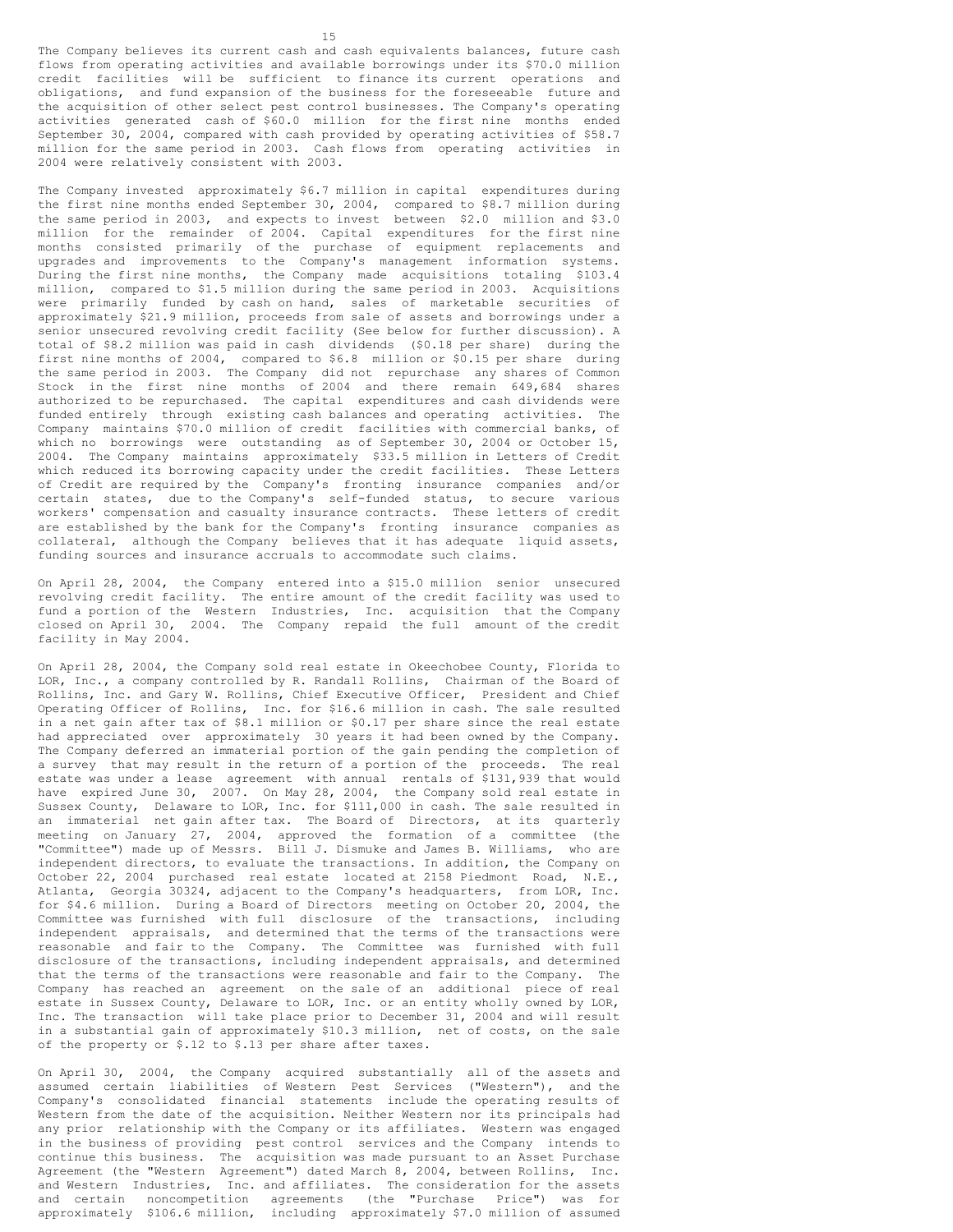liabilities. The Purchase Price was funded with cash on hand, the sale of property located in Okeechobee County, Florida and a \$15.0 million senior unsecured revolving credit facility.

16

Pursuant to the Western Agreement, the Company acquired substantially all of Western's property and assets, including accounts receivable, real property leases, seller contracts, governmental authorizations, data and records, intangible rights and property and insurance benefits. As described in the Western Agreement, the Company assumed only specified liabilities of Western and obligations under disclosed assigned contracts.

The Company engaged an independent valuation firm to determine the allocation of the purchase price to Goodwill and identifiable Intangible assets. Such valuation resulted in the allocation of \$41.3 million to Goodwill and \$55.2 million to other intangible assets, principally customer contracts. The finite-lived intangible assets, principally customer contracts, are being amortized over periods principally ranging from 8 to 12.5 years on a straight-lined basis.

On April 30, 2004, in a transaction ancillary to the Western acquisition, the Company acquired Residex Corporation ("Residex"), a company that distributes chemicals and other products to pest management professionals, pursuant to an Asset Purchase Agreement (the "Residex Agreement") dated March 8, 2004, between Rollins, Inc. and Western Industries, Inc., JBD Incorporated and Residex Corporation. Subsequently on April 30, 2004, the Company sold Residex to an industry distribution group. The amounts involved were not material and no gain or loss was recognized on the transaction.

Prior to the acquisition, Western Pest Services was recognized as a premier pest control business and ranked as the 8th largest company in the industry. Based in Parsippany, NJ, the Company provides pest elimination and prevention to homes and businesses to over 130,000 customers from New York to Virginia with additional operations in Georgia and Florida. Western is primarily a commercial pest control service company and its existing businesses complement most of the services that Orkin offers, in an area of the country in which Orkin has not been particularly strong, the Northeast. The Company's consolidated statements of income include the results of operations of Western for the period beginning May 1, 2004 through September 30, 2004.

Orkin, one of the Company's subsidiaries, is aggressively defending a class action lawsuit filed in Hillsborough County, Tampa, Florida. In early April 2002, the Circuit Court of Hillsborough County certified the class action status of Butland et al. v. Orkin Exterminating Company, Inc. et al. Orkin is also a named defendant in Helen Cutler and Mary Lewin v. Orkin Exterminating Company, Inc. et al. pending in the District Court of Houston County, Alabama. The plaintiffs in the above mentioned case filed suit in March of 1996 seeking monetary damages and injunctive relief for alleged breach of contract arising out of alleged missed or inadequate reinspections. The attorneys for the plaintiff contend that the case is suitable for a class action and the court ruled that the plaintiffs would be permitted to pursue a class action lawsuit. The parties have now agreed to settle this matter and the court has approved an order of settlement. The Company agreed to pay certain attorney fees, \$5,000 each to the two named plaintiffs, and agreed to perform additional termite reinspections, if requested by individual members of the class. The Company anticipates that this matter will be concluded in the near future. In the opinion of Management, the resolution of this action will not have a material adverse effect on the Company's financial position, results of operations or liquidity. Other lawsuits or arbitrations against Orkin, and in some instances the Company, are also being vigorously defended, including the Warren, Petsch, and Stevens cases and the Garrett arbitration. The matter of Larry Hanna, et. al. v. Rollins, Inc. dba Rollins Service Bureau formerly pending in the District Court for the Northern District of Indiana (Hammond Division) has been dismissed. For further discussion, see Note 3 to the accompanying financial statements.

A contribution of \$3.0 million was made to the pension plan in April 2004. The Company may contribute an additional amount up to \$5.0 million to the pension plan in 2004. In the opinion of Management, additional Plan contributions will not have a material effect on the Company's financial position, results of operations or liquidity.

# Impact of Recent Accounting Pronouncements

In December 2002, the FASB issued Interpretation No. 46, Consolidation of Variable Interest Entities ("FIN 46"). The Interpretation requires that a variable interest entity be consolidated by a company if that company is subject to a majority of the risk of loss from the variable interest entity's activities or entitled to receive a majority of the entity's residual returns or both. The consolidation requirements of FIN 46, as revised, were effective in 2003 for all variable interest entities created or acquired after January 31, 2003 and extended the adoption date of FIN 46 (R) to the first quarter of 2004 for variable interest entities created prior to February 1, 2003. The adoption of FIN 46 did not have an effect on the Company's financial position or results of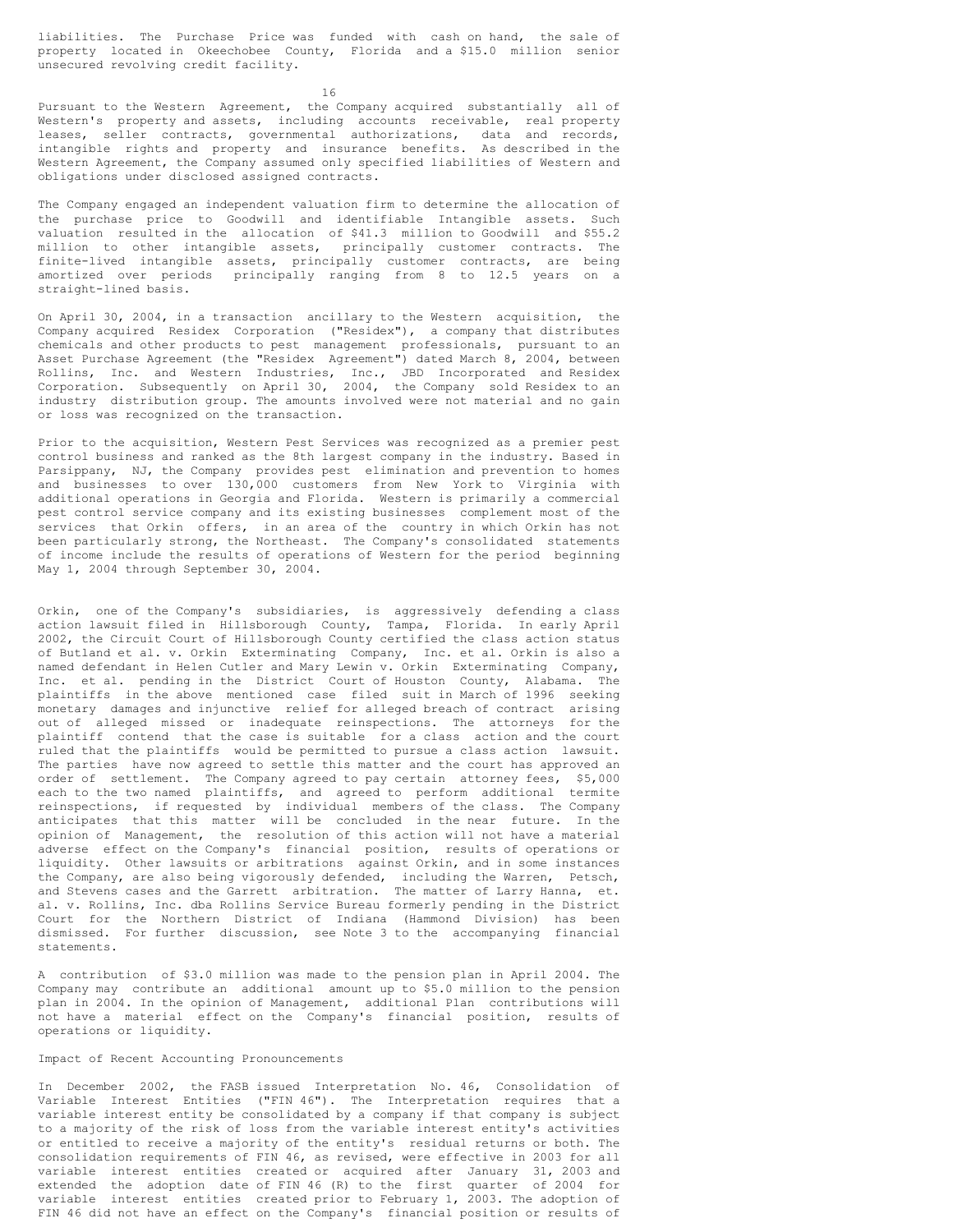operations (see Note 1 to the accompanying financial statements).

#### Forward-Looking Statements

17

This Quarterly Report contains statements that constitute "forward-looking statements" within the meaning of the Private Securities Litigation Reform Act of 1995. The actual results of the Company could differ materially from those indicated by the forward-looking statements because of various risks and uncertainties, including without limitation, general economic conditions; market risk; changes in industry practices or technologies; the degree of success of the Company's pest and termite process reforms and pest control selling and treatment methods; the Company's ability to identify potential acquisitions; climate and weather trends; competitive factors and pricing practices; the cost reduction benefits of the corporate restructuring may not be as great as expected or eliminated positions may have to be reinstated in the future; expected benefits of the commercial division re-eingeering may not be realized, potential increases in labor costs; uncertainties of litigation; and changes in various government laws and regulations, including environmental regulations. All of the foregoing risks and uncertainties are beyond the ability of the Company to control, and in many cases the Company cannot predict the risks and uncertainties that could cause its actual results to differ materially from those indicated by the forward-looking statements. A more detailed discussion of potential risks facing the Company can be found in the Company's Report on Form 10-K filed with the Securities and Exchange Commission for the year ended December 31, 2003.

# Item 3. Quantitative and Qualitative Disclosures About Market Risk.

As of September 30, 2004, the Company maintained an investment portfolio subject to short-term interest rate risk exposure. The Company has been affected by the impact of lower interest rates on interest income from its short-term investments. The Company is also subject to interest rate risk exposure through borrowings on its \$70.0 million credit facilities. Due to the absence of such borrowings as of September 30, 2004, this risk was not significant in the first nine months of 2004 and is not expected to have a material effect upon the Company's results of operations or financial position going forward. The Company is also exposed to market risks arising from changes in foreign exchange rates. The Company believes that this foreign exchange rate risk will not have a material effect upon the Company's results of operations or financial position going forward.

# Item 4. Controls and Procedures.

Under the supervision and with the participation of our Management, including our principal executive officer and principal financial officer, we conducted an evaluation of the effectiveness of the design and operations of our disclosure controls and procedures, as defined in rules 13a-15(e) and 15d-15(e) under the Securities Exchange Act of 1934, as of September 30, 2004. Based on this evaluation, our principal executive officer and principal financial officer concluded that our disclosure controls and procedures were effective at the reasonable assurance level such that the material information required to be included in our Securities and Exchange Commission ("SEC") reports is recorded, processed, summarized and reported within the time periods specified in SEC rules and forms relating to Rollins, Inc., including our consolidated subsidiaries, and was made known to them by others within those entities, particularly during the period when this report was being prepared.

In addition, there were no significant changes in our internal control over financial reporting during the quarter that could significantly affect these controls. As of September 30, 2004, we did not identify any significant deficiency or material weaknesses in our internal controls, and therefore no corrective actions were taken.

PART II OTHER INFORMATION

Item 1. Legal Proceedings.

See Note 3 to Part I, Item 1 for discussion of certain litigation.

Item 2. Unregistered Sales of Equity Securities and Use of Proceeds.

Issuer Purchases Of Equity Securities

18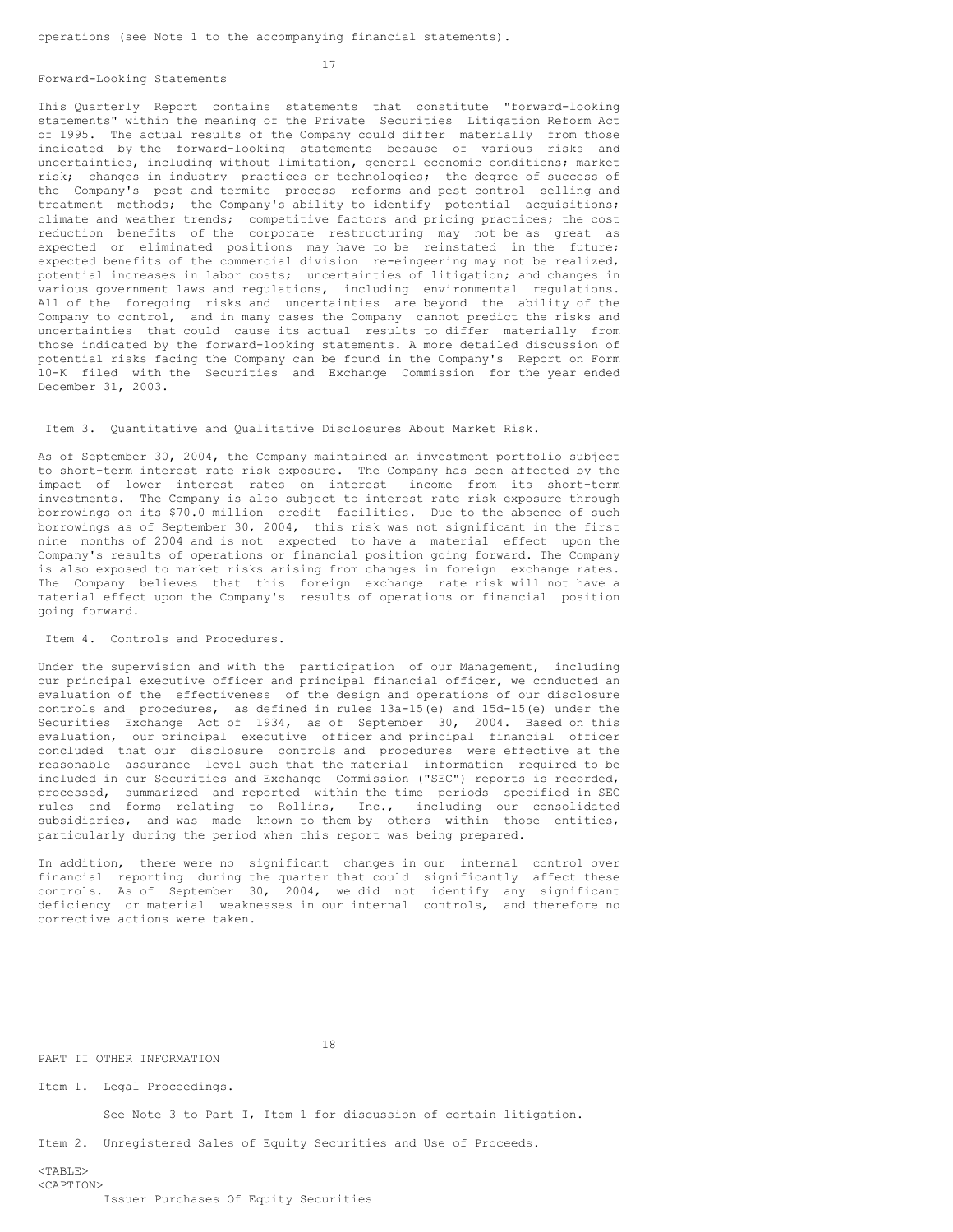|         |                |               |                | Total Number of<br>Shares Purchased as | Maximum Number  |
|---------|----------------|---------------|----------------|----------------------------------------|-----------------|
| of      |                | Total Number  |                | Part of Publicly                       | Shares that May |
| Yet     |                | of Shares     | Average Price  | Announced                              | Be Purchased    |
| Under   | Month          | Purchased (1) | Paid per Share | Repurchase Plan                        | the Repurchase  |
| Plan    |                |               |                |                                        |                 |
|         | $<$ S $>$      | <<            | <<             | <<                                     | <<              |
|         | July 2004      | 3,008         | \$23.37        | $\mathbf{0}$                           |                 |
| 649,684 | August 2004    | 3,314         | \$23.25        | $\mathbf{0}$                           |                 |
| 649,684 | September 2004 | 2,365         | \$24.35        | $\mathbf{0}$                           |                 |
| 649,684 |                |               |                |                                        |                 |
| 649,684 | Total          | 8,687         | \$23.59        | 0                                      |                 |

 $<$ FN $>$ 

(1) All repurchases shown are repurchases in connection with exercise of employee stock options.  $<$ / $FN$ >

 $<$ /TABLE>

Item 4. Submission of Matters to a Vote of Security Holders.

Item 6. Exhibits.

(a) Exhibits

- (3)(i) Restated Certificate of Incorporation of Rollins, Inc. is incorporated herein by reference to Exhibit (3) (i) as filed with its Form 10-K for the year ended December 31, 1997.
	- (ii) Amended and Restated By-laws of Rollins, Inc. is incorporated herein by reference to Exhibit (3) (ii) as filed with its Form 10-Q for the quarterly period ended March 31, 2004.
- (4) Form of Common Stock Certificate of Rollins, Inc. is incorporated herein by reference to Exhibit (4) as filed with its Form 10-K for the year ended December 31, 1998.
- (31.1) Certification of Chief Executive Officer Pursuant to Item 601(b)(31) of Regulation S-K, as adopted pursuant to Section 302 of the Sarbanes-Oxley Act of 2002.
- (31.2) Certification of Chief Financial Officer Pursuant to Item 601(b)(31) of Regulation S-K, as adopted pursuant to Section 302 of the Sarbanes-Oxley Act of 2002.
- (32.1) Certification of Chief Executive Officer and Chief Financial Officer Pursuant to 18 U.S.C. Section 1350, As Adopted Pursuant to Section 906 of the Sarbanes-Oxley Act of 2002.

19 SIGNATURES

Pursuant to the requirements of the Securities Exchange Act of 1934, the registrant has duly caused this report to be signed on its behalf by the undersigned thereunto duly authorized.

> ROLLINS, INC. (Registrant)

Date: October 28, 2004 By: /s/ Gary W. Rollins -------------------------------------------- Gary W. Rollins Chief Executive Officer, President and Chief Operating Officer (Member of the Board of Directors)

Date: October 28, 2004 By: /s/ Harry J. Cynkus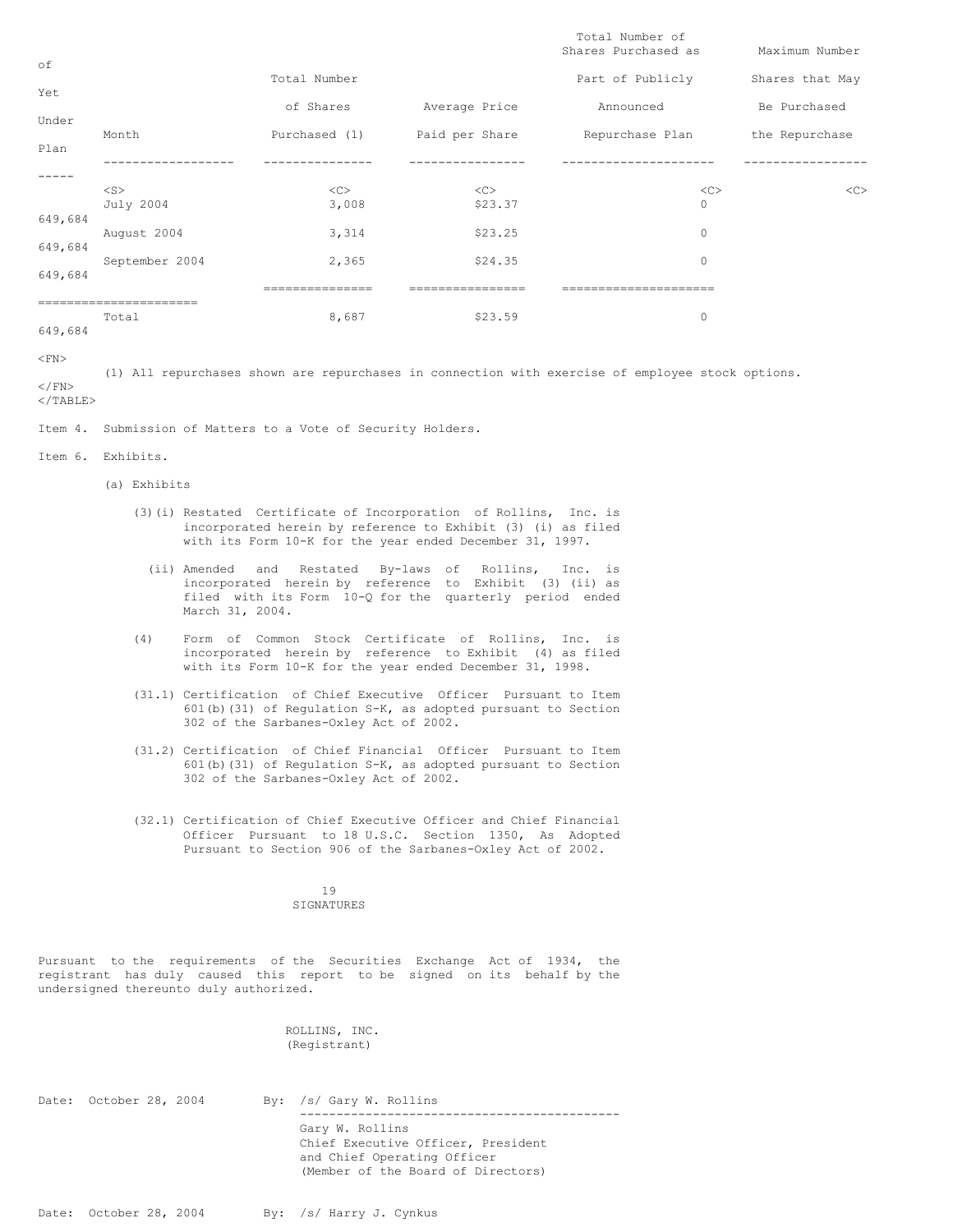--------------------------------------------- Harry J. Cynkus Chief Financial Officer and Treasurer (Principal Financial and Accounting Officer)

20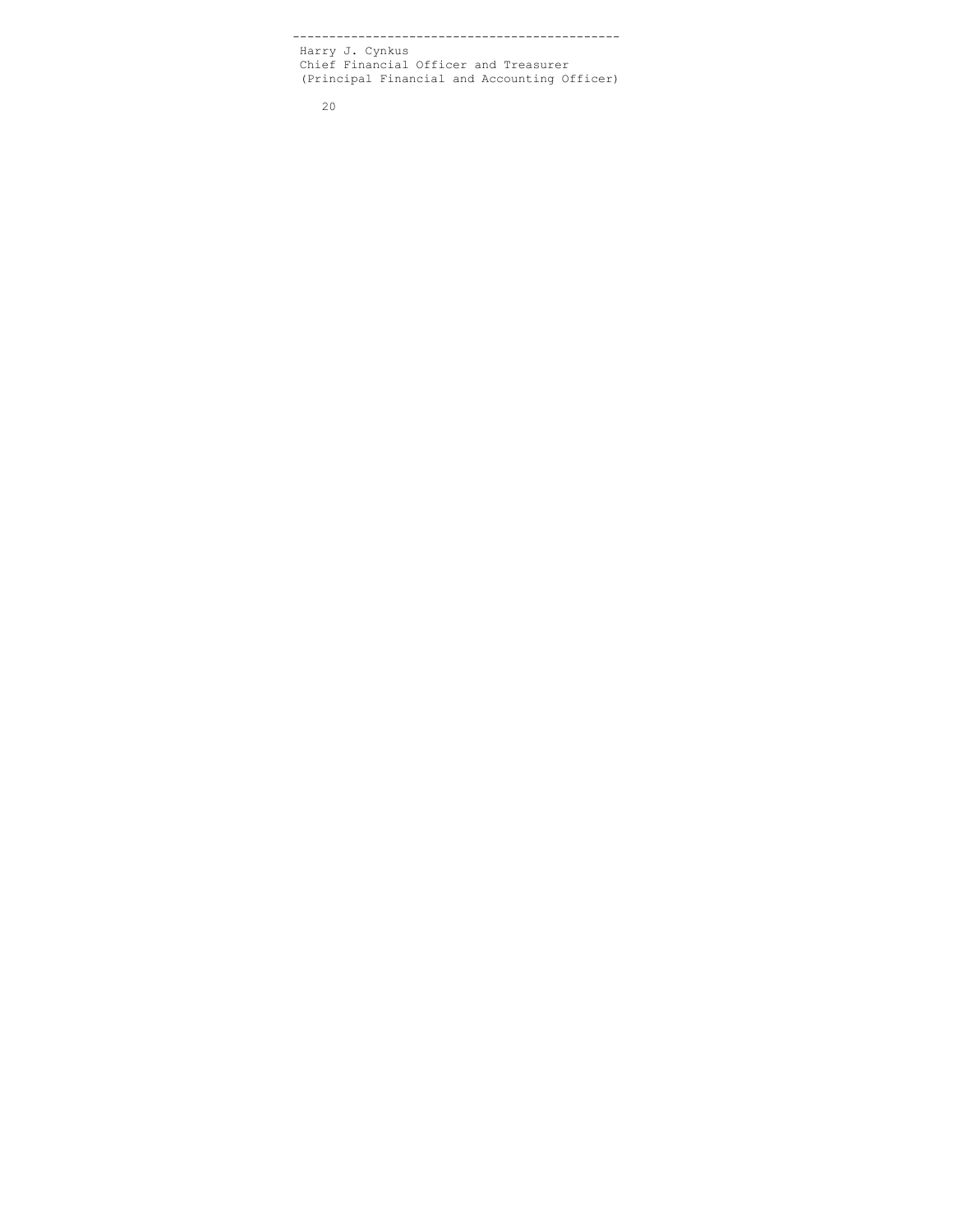## Certifications

I, Gary W. Rollins, President and Chief Executive Officer of Rollins, Inc., certify that:

1. I have reviewed this quarterly report on Form 10-Q of Rollins, Inc.;

2. Based on my knowledge, this report does not contain any untrue statement of a material fact or omit to state a material fact necessary to make the statements made, in light of the circumstances under which such statements were made, not misleading with respect to the period covered by this report;

3. Based on my knowledge, the financial statements, and other financial information included in this report, fairly present in all material respects the financial condition, results of operations and cash flows of the registrant as of, and for, the periods presented in this report;

4. The registrant's other certifying officers and I are responsible for establishing and maintaining disclosure controls and procedures (as defined in Exchange Act Rules 13a-15(e) and 15d-15(e)) for the registrant and have:

a) Designed such disclosure controls and procedures, or caused such disclosure controls and procedures to be designed under our supervision, to ensure that material information relating to the registrant, including its consolidated subsidiaries, is made known to us by others within those entities, particularly during the period in which this report is being prepared;

c) Evaluated the effectiveness of the registrant's disclosure controls and procedures and presented in this report our conclusions about the effectiveness of the disclosure controls and procedures, as of the end of the period covered by this report based on such evaluation; and

d) Disclosed in this report any change in the registrant's internal control over financial reporting that occurred during the registrant's most recent fiscal quarter (the registrant's fourth fiscal quarter in the case of an annual report) that has materially affected, or is reasonably likely to materially affect, the registrant's internal control over financial reporting; and

5. The registrant's other certifying officer(s) and I have disclosed, based on our most recent evaluation of internal control over financial reporting, to the registrant's auditors and the audit committee of the registrant's board of directors (or persons performing the equivalent functions):

(a) All significant deficiencies and material weaknesses in the design or operation of internal control over financial reporting which are reasonably likely to adversely affect the registrant's ability to record, process, summarize and report financial information; and

(b) Any fraud, whether or not material, that involves management or other employees who have a significant role in the registrant's internal control over financial reporting.

Date: October 28, 2004 By: /s/ Gary W. Rollins

---------------------------------------- Gary W. Rollins Chief Executive Officer, President and Chief Operating Officer (Member of the Board of Directors)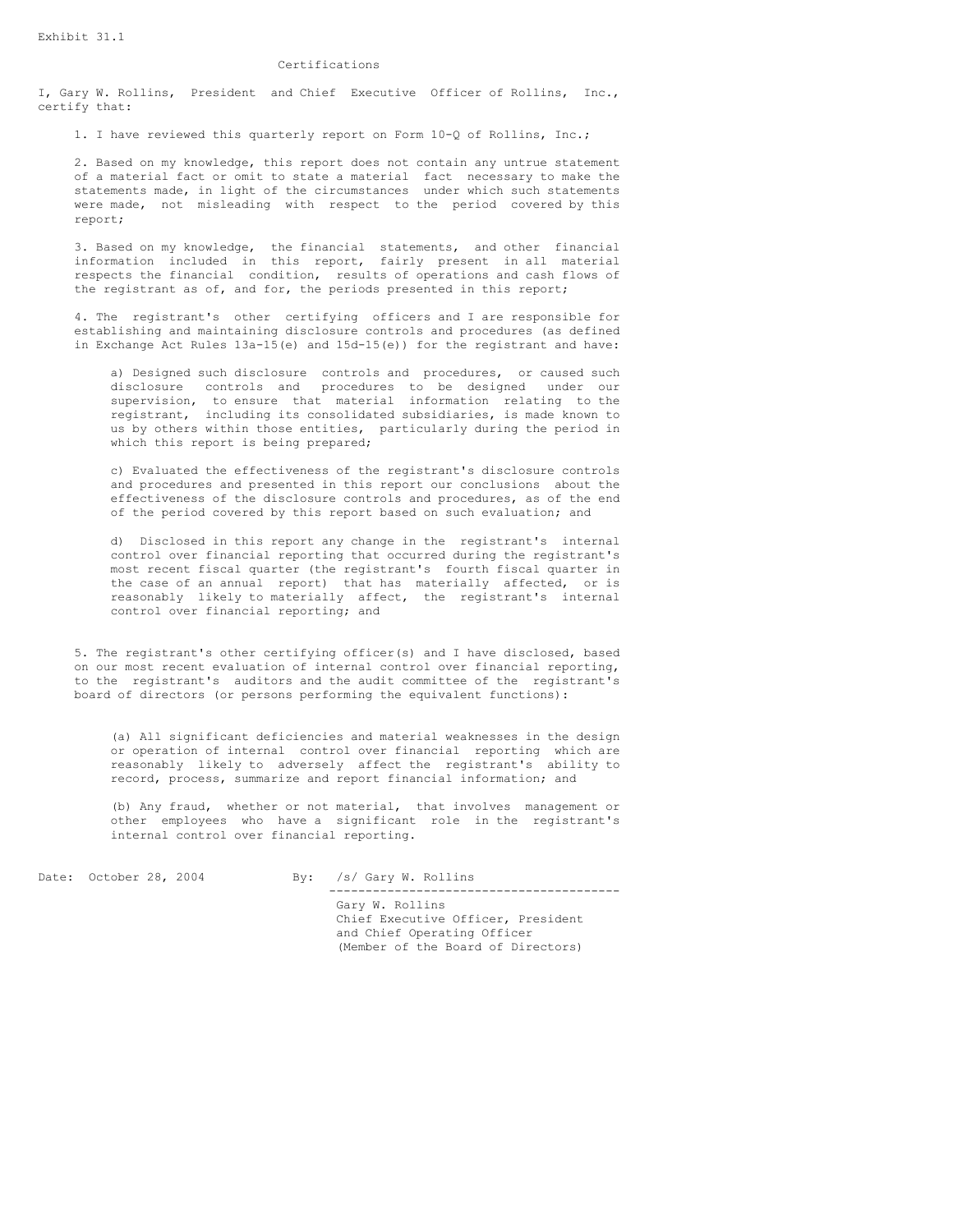Exhibit 31.2

I, Harry J. Cynkus, Chief Financial Officer of Rollins, Inc., certify that:

1. I have reviewed this quarterly report on Form 10-Q of Rollins, Inc.;

2. Based on my knowledge, this report does not contain any untrue statement of a material fact or omit to state a material fact necessary to make the statements made, in light of the circumstances under which such statements were made, not misleading with respect to the period covered by this report;

3. Based on my knowledge, the financial statements, and other financial information included in this report, fairly present in all material respects the financial condition, results of operations and cash flows of the registrant as of, and for, the periods presented in this report;

4. The registrant's other certifying officers and I are responsible for establishing and maintaining disclosure controls and procedures (as defined in Exchange Act Rules 13a-15(e) and 15d-15(e)) for the registrant and have:

a) Designed such disclosure controls and procedures, or caused such disclosure controls and procedures to be designed under our supervision, to ensure that material information relating to the registrant, including its consolidated subsidiaries, is made known to us by others within those entities, particularly during the period in which this report is being prepared;

c) Evaluated the effectiveness of the registrant's disclosure controls and procedures and presented in this report our conclusions about the effectiveness of the disclosure controls and procedures, as of the end of the period covered by this report based on such evaluation; and

d) Disclosed in this report any change in the registrant's internal control over financial reporting that occurred during the registrant's most recent fiscal quarter (the registrant's fourth fiscal quarter in the case of an annual report) that has materially affected, or is reasonably likely to materially affect, the registrant's internal control over financial reporting; and

5. The registrant's other certifying officer(s) and I have disclosed, based on our most recent evaluation of internal control over financial reporting, to the registrant's auditors and the audit committee of the registrant's board of directors (or persons performing the equivalent functions):

(a) All significant deficiencies and material weaknesses in the design or operation of internal control over financial reporting which are reasonably likely to adversely affect the registrant's ability to record, process, summarize and report financial information; and

(b) Any fraud, whether or not material, that involves management or other employees who have a significant role in the registrant's internal control over financial reporting.

Date: October 28, 2004 By: /s/ Harry J. Cynkus -------------------------------------------- Harry J. Cynkus Chief Financial Officer and Treasurer (Principal Financial and Accounting Officer)